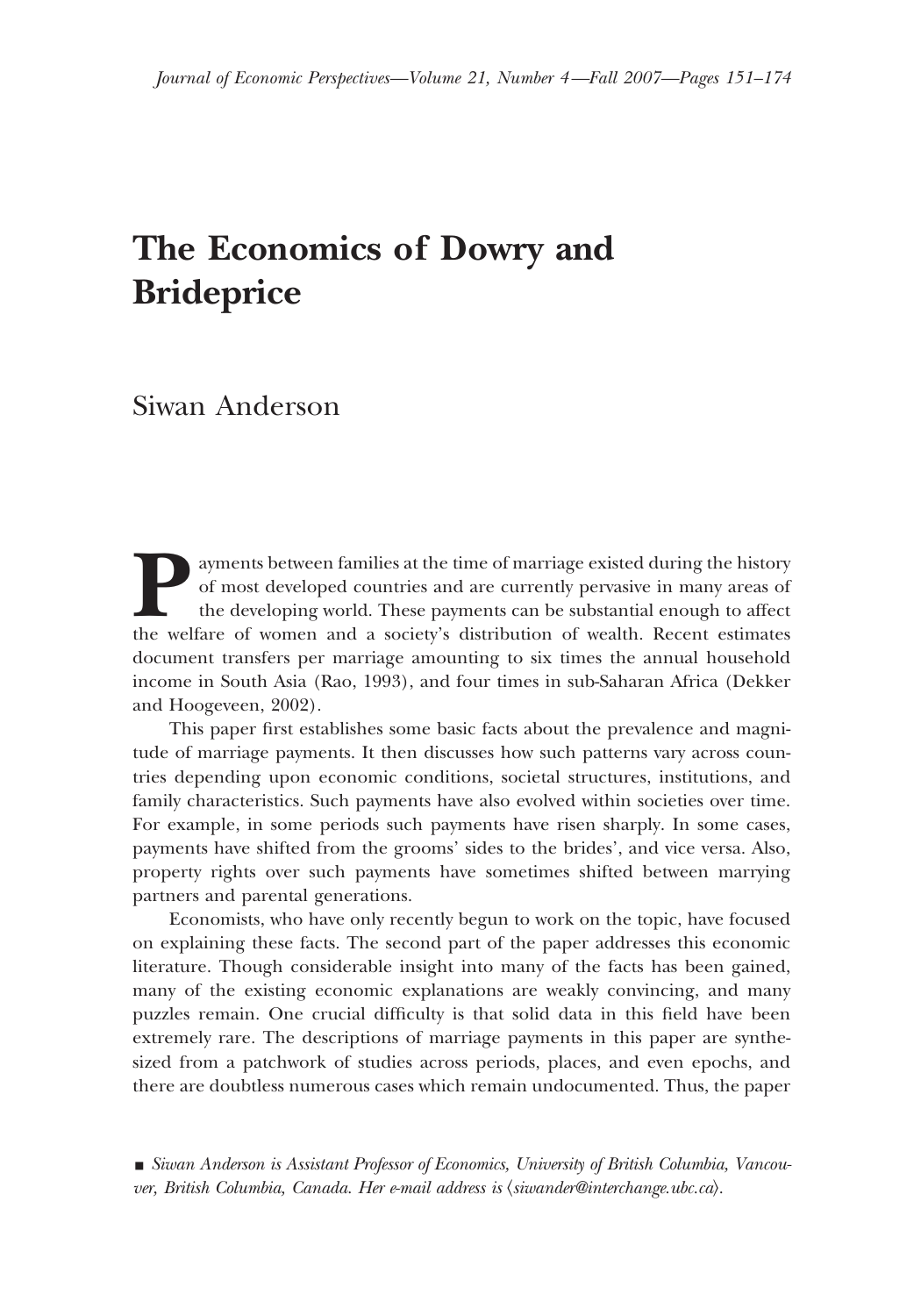concludes with some conjectures along with suggestions for the type of data collection that will be needed to differentiate among them.

## **Prevalence of Marriage Payments**

Most societies, at some point in their history, have been characterized by payments at the time of marriage. Such payments typically go hand-in-hand with marriages arranged by the parents of the respective spouses. These marriage payments come in various forms and sizes but can be classified into two broad categories: transfers from the family of the bride to that of the groom, broadly termed as "dowry," or from the groom's side to the bride's, broadly termed as "brideprice." Brideprice occurs in two-thirds of societies recorded in Murdock's (1967) *World Ethnographic Atlas* of 1167 preindustrial societies. Conversely, dowry occurs in less than 4 percent of this sample. However, in terms of population numbers, dowry has played a more significant role, because the convention of dowry has occurred mainly in Europe and Asia, where more than 70 percent of the world's population resides.

#### **Prevalence of Brideprice**

The custom of brideprice dates back as far as 3000 BCE. The ancient civilizations of Egyptians, Mesopotamians, Hebrews, Aztecs, and Incas all used brideprice (Quale, 1988). The Germanic tribes, who date from 2000 BCE and ruled western Europe from the 600 to 1000 CE, required brideprice for a marriage to be legal (Hughes, 1985). A valid marriage contract in Islamic law required a form of brideprice (Bianquis, 1996). Such transactions are associated with the Maghreb of the early Middle Ages, Bedouin tribes of the Middle East, and countries previously under the Ottoman Empire such as Iraq, Syria, Egypt, Turkey, Iran, Albania, and Afghanistan (Rapoport, 2000; Quale, 1988). Classical China required the negotiation of a brideprice for the validity of marriage, and these transfers continue to be the norm in many rural areas today (Ebrey, 1993). China also seems to be one of the few examples where brideprice and dowry coexist, with the brideprice being compulsory and the dowry, which is more voluntary in nature, typically financed with a return portion of the brideprice (Engel, 1984). Taiwan also seems to follow this traditional Chinese practice of exchanging marriage payments in both directions (Parish and Willis, 1993). Other countries in Southeast Asia, such as Thailand, Indonesia, and Burma, seem to only transfer brideprices (Cherlin and Chamratrithirong, 1988; Spiro, 1975). Brideprices are most prevalent in Africa; more than 90 percent of sub-Saharan societies traditionally made such marriage payments (Murdock, 1967; Goody, 1973).

Table 1 lists recent studies that demonstrate the prevalence of brideprices in contemporary times. Brideprices remain prevalent in the rural areas of China, but rare in urban Chinese environments. The majority of urban marriages in Thailand seem to make monetary transfers. It was also common in the major cities of Egypt,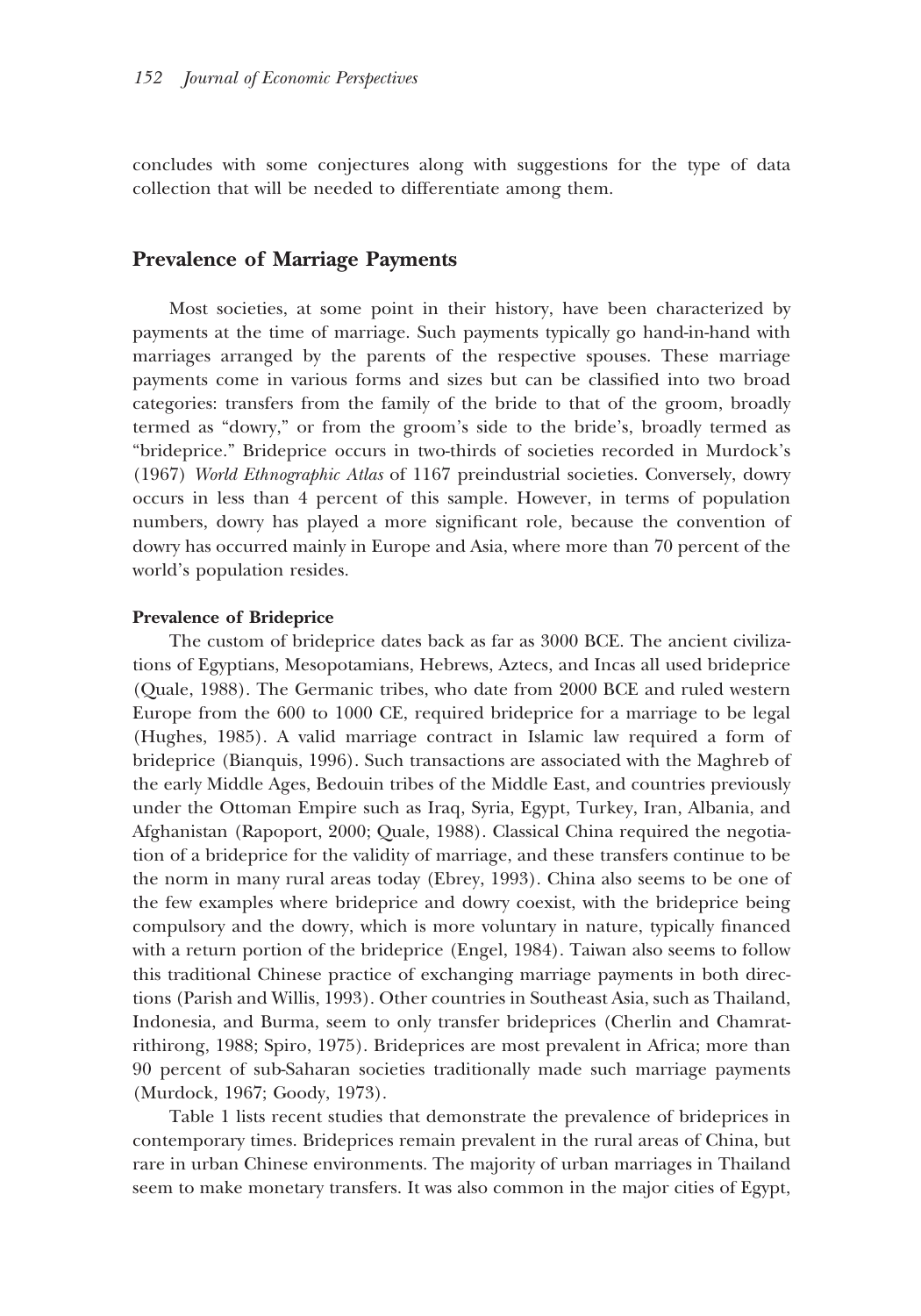| Country          | Years     | Paid a brideprice | # Observations |
|------------------|-----------|-------------------|----------------|
| Rural China      | 1950-2000 | 79%               | 451            |
| Urban China      | 1933-1987 | $9\%$             | 586            |
| Taiwan           | 1940-1975 | 53%               | 964            |
| Rural Thailand   | 1950-1978 | 93%               | 248            |
| Urban Thailand   | 1950-1978 | 79%               | 395            |
| Cairo (Egypt)    | 1940-1976 | 93%               | 919            |
| Damascus (Syria) | 1940-1976 | 84%               | 1164           |
| Kinshasa (Zaire) | 1940-1976 | 96%               | 694            |
| Tororo (Uganda)  | 1940-1976 | 95%               | 781            |
| Urban Iran       | 1971-1991 | 99%               | 511            |
| Uganda           | 1960-1996 | 73%               | 1657           |
| Rural Uganda     | 1960-1980 | 98%               | 155            |
| Rural Uganda     | 1980-1990 | 88%               | 364            |
| Rural Uganda     | 1990-1996 | 65%               | 226            |
| Urban Uganda     | 1960-1980 | 96%               | 93             |
| Urban Uganda     | 1980-1990 | 79%               | 379            |
| Urban Uganda     | 1990-1996 | 46%               | 440            |
| Turkey           | 1944-1993 | 29%               | 6519           |
| Rural Turkey     | 1960-1975 | 46%               | 127            |
| Rural Turkey     | 1975-1985 | 37%               | 205            |
| Rural Turkey     | 1985-1998 | 23%               | 286            |
| Urban Turkey     | 1960-1975 | 34%               | 210            |
| Urban Turkey     | 1975-1985 | 24%               | 367            |
| Urban Turkey     | 1985-1998 | 12%               | 650            |

# *Table 1* **Prevalence of Brideprice in Contemporary Societies**

*Source:* Information for rural China comes from Brown (2003); for urban China, from Whyte (1993); for Taiwan, from Parish and Willis (1993); for Thailand refer to Cherlin and Chamratrithirong (1988). Statistics for cities of Egypt, Syria, Zaire, and Uganda are from Huzayyin and Acsádi (1976), and for Iran, see Habibi (1997). The data used for the statistics from Uganda and Turkey are from the Demographic Health Surveys.

Syria, Zaire, Uganda, and Iran at least until the 1980s. Recent data from Uganda and Turkey indicate some abatement, both in rural and urban areas.

## **Prevalence of Dowry**

The dowry system dates back at least to the ancient Greek city-states (800 to 300 BCE) and to the Romans by around 200 BCE. The Greco-Roman institution of dowry was then eclipsed for a time as the Germanic observance of brideprice became prevalent throughout much of Europe, but dowry was widely reinstated in the late Middle Ages. In medieval western Europe and later, dowries were common practice among most, if not all, social and economic groups. Since dowry was required under Roman law, dowries were also transferred in many parts of the Byzantine Empire until its fall to the Ottomans in the fifteenth century (Patlagaen, 1996). Dowry payments were prevalent in seventeenth and eighteenth century Mexico and Brazil, where Spanish and Portuguese family law governed colonial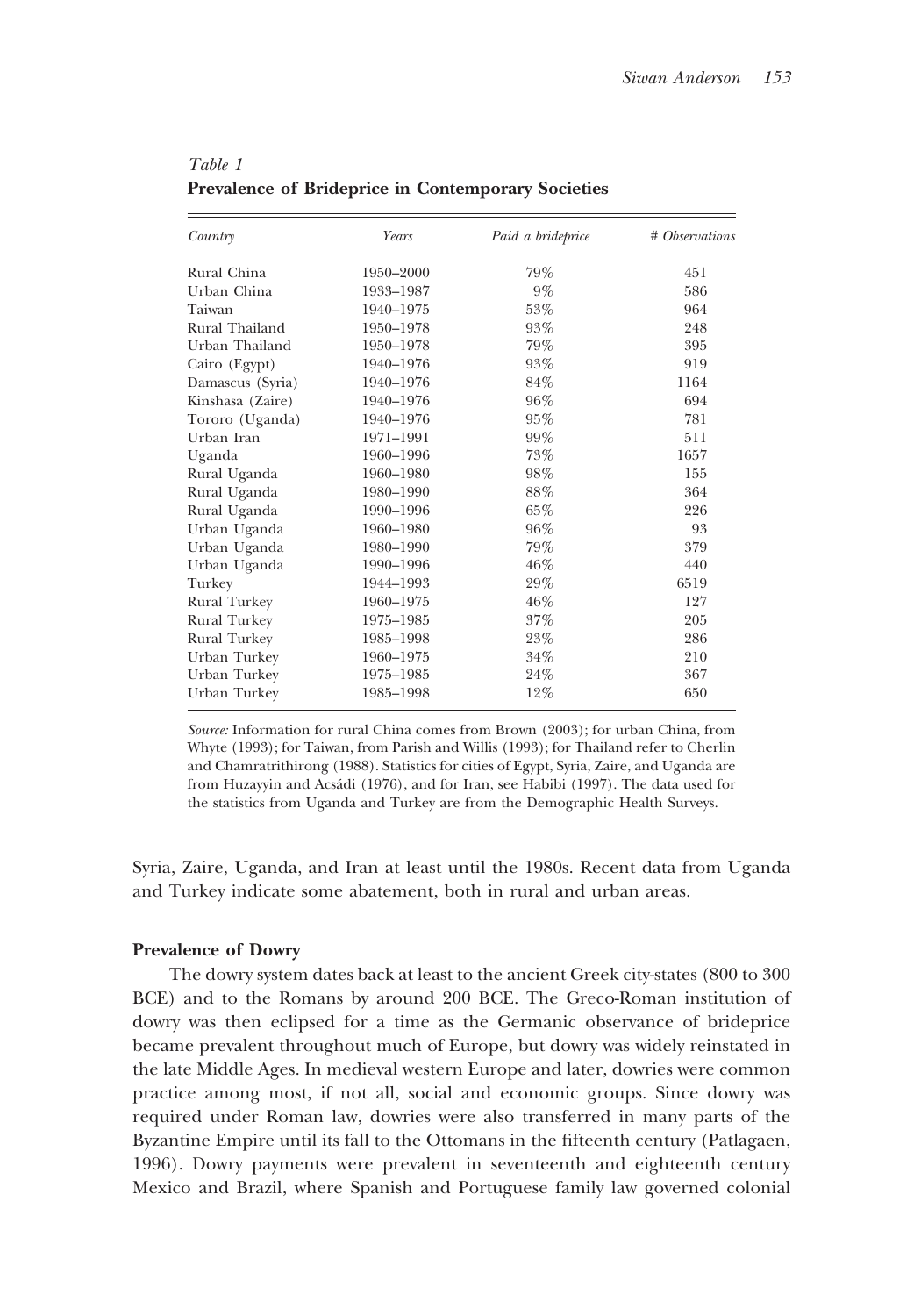| Country          | Years     | Paid a dowry | # Observations |  |
|------------------|-----------|--------------|----------------|--|
| Rural India      | 1960-1995 | 93%          | 1217           |  |
| Rural India      | 1970-1994 | 94%          | 1842           |  |
| Rural Pakistan   | 1970-1993 | 97%          | 1030           |  |
| Pakistan         | 1986-1991 | 87%          | 1300           |  |
| Rural Bangladesh | 1945-1960 | $3\%$        | 2303           |  |
| Rural Bangladesh | 1960-1975 | 11%          | 3367           |  |
| Rural Bangladesh | 1975-1990 | 44%          | 3745           |  |
| Rural Bangladesh | 1990-1996 | 61%          | 1065           |  |
| Rural Bangladesh | 2003      | 76%          | 1279           |  |

# *Table 2* **Prevalence of Dowry in Contemporary Societies**

*Source:* Information for the first sample from rural India comes from the NCAER (National Council of Applied Economic Research, India) data provided by Vijayendra Rao. The second sample is from the Survey on the Status of Women and Fertility (SWAF) by the Population Studies Center, University of Pennsylvania. For Pakistan, the first sample is from the SWAF, the second from the surveys of the World Bank's Living Standards Measurement Study. The Bangladesh data for the earlier years is from the Matlab RAND Family Life Surveys; the final sample, for the year 2003, is from Suran, Amin, Huq, and Chowdury (2004).

marriages until those countries gained their independence (Nazarri, 1991; Lavrin and Couturier, 1979).

In contemporary times, India's widespread dowry payments have been extensively documented. Dowries have long been a custom in India and are presently an almost universal phenomenon. Comparatively little research has explored marriage transfers in the rest of south Asia, though several studies point to dowry payments now occurring in Bangladesh, Pakistan, and Sri Lanka. Table 2 highlights the prevalence of dowries in contemporary South Asia. In both India and Pakistan, paying dowry at the time of marriage is almost universal. In Bangladesh, the probability of paying a dowry at the time of marriage is increasing.

### **Magnitude of Marriage Payments**

The historical record shows that marriage payments are pervasive. These payments can be large enough to affect savings patterns and have implications for the distribution of wealth across families and generations. Tables 3 and 4 provide a sense of the magnitudes involved. Table 3 refers to studies pertaining to marriage transfers from the groom's side, while Table 4 refers to studies pertaining to marriage transfers from the bride's side.

As Tables 3 and 4 suggest, there haven't been many empirical studies done on marriage payments and, thus, it is difficult to generalize. However, dowries do seem to comprise a substantially larger proportion of household income, amounting to several times more than total annual household income, than do brideprices.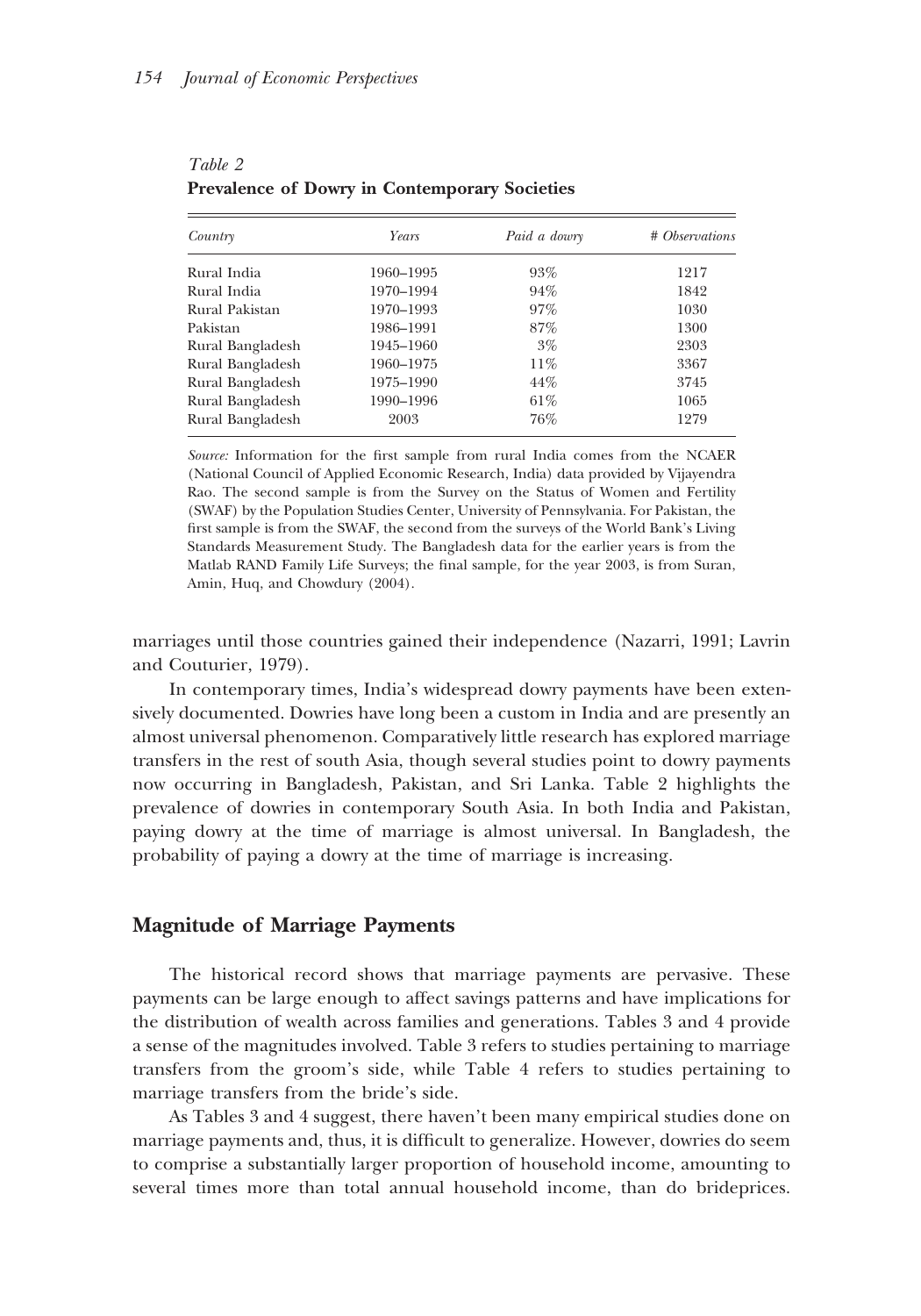However, brideprices are still significant, and can also represent a large financial burden for poor households.

### **Social Characteristics and the Occurrence of Marriage Payments**

Substantial ethnographic research by anthropologists has aimed at distinguishing between those societies where the burden of marriage payments falls primarily on the groom's family and brideprices are paid, and those where the bulk of the transfer comes from the bride's family and dowries are paid. The general pattern seems to be that brideprice exists more frequently in primitive, tribal, and often nomadic societies. Several scholars have even contended that dowry marks a transition to more complex societal structures. For example, Hughes (1985) argues that the historical absence of brideprice in Greece and Rome was an important demarcation of the complexity of Greco-Roman civilization. This contrasts with contemporary Indo-European peoples (the Germanic tribes) and also the ancient and more primitive peoples of the Mediterranean whose legal and religious literature, from the code of Hammurabi to the Bible, records the practice of brideprice.

In many ancient cultures, the practice of brideprice began to wane, and a transformation to the custom of dowry occurred as these civilizations grew and flourished. This pattern occurred in the Babylonian empire of Mesopotamia as the society slowly began to urbanize after the eighteenth century BCE (Quale, 1988). Similarly, the ancient Egyptians began to emphasize dowry by the sixth century BCE. Ancient Hebrews also experienced the same shifts away from brideprice to dowry as they moved from pastoral nomadism on the fringes of Mesopotamia to settled agriculture and city life in the land of Canaan. Growth in the use of dowry amongst Hebrews continued with their movement into an increasingly urban life after the Diaspora (after 70 CE).

A predominance of dowry over brideprice in China during the Sung period (960–1279) also corresponded to the development of a more complex social order at that time. This period saw increased emphasis on the acquisition of education in comparison with the prior T'ang period, where a small number of ruling aristocrat families precluded the possibility of upward mobility for other classes (Ebrey, 1993). Goody's (1973) sample of 857 preindustrial societies and Murdock's (1967) sample of 1167 societies also confirm that dowry is mainly found in societies exhibiting substantial socioeconomic differentiation and class stratification. In present times, this pattern is reflected in a comparison between dowry-paying India, where the caste system represents perhaps an extreme example of social stratification, and the more homogeneous tribal societies of sub-Saharan Africa that practice brideprice.

Although brideprice is typically associated with reduced social stratification, societies which do practice the custom are typically developed enough to own some form of property to transfer at the time of marriage. In contrast, in many of the indigenous cultures of North and South America, which seem to have been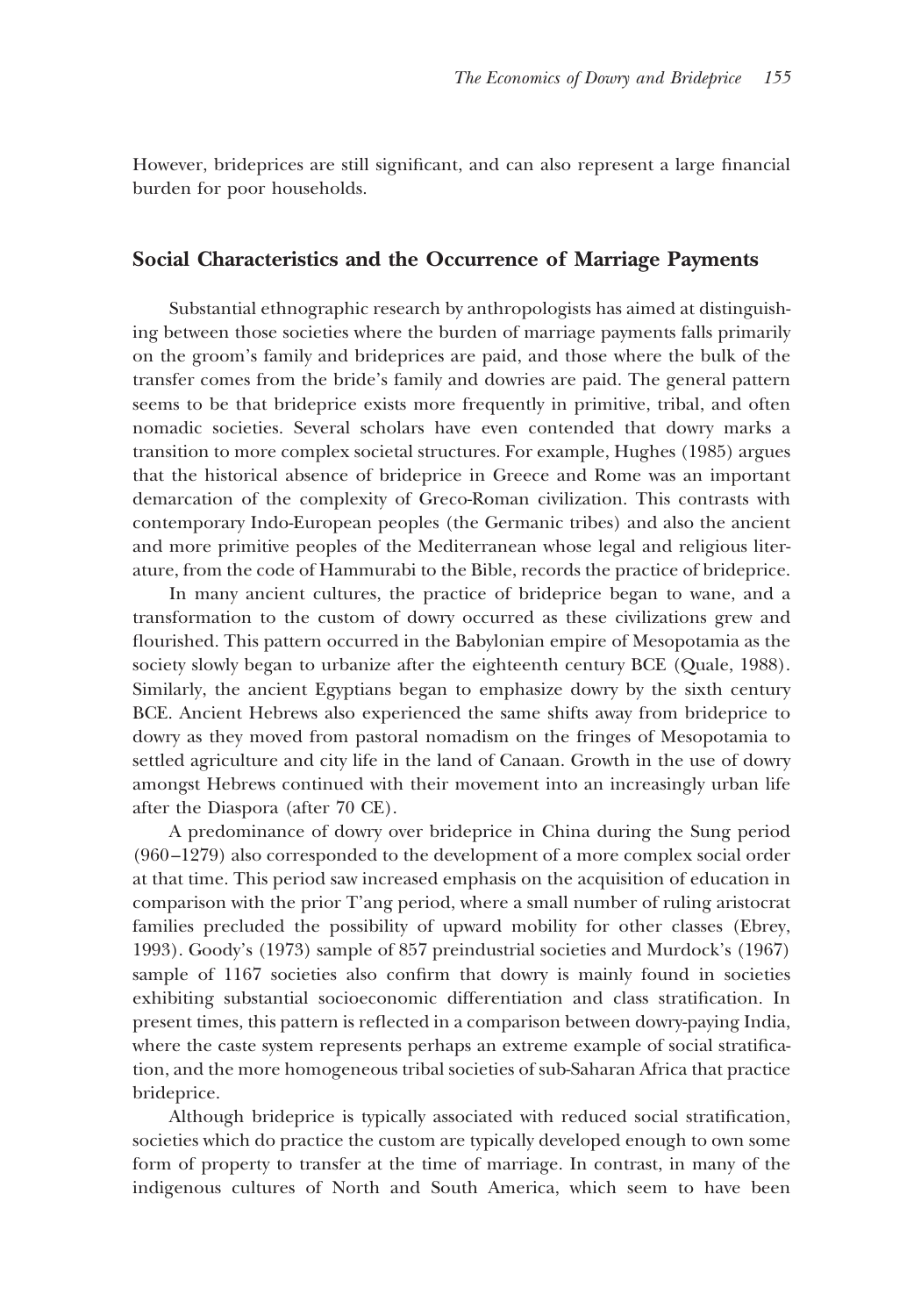| Society                             | Time period   | Average<br>payments                     | Magnitude of average payments                                              |
|-------------------------------------|---------------|-----------------------------------------|----------------------------------------------------------------------------|
|                                     |               |                                         |                                                                            |
| <b>Germanic Tribes:</b>             |               |                                         |                                                                            |
| Visogoths (Spain)                   | $9th$ century |                                         | $1/10$ husband's wealth (Quale, 1988)                                      |
| Lombards (Italy)                    | $9th$ century |                                         | $1/4$ husband's wealth (Quale, 1988)                                       |
| Franks (France)                     | $9th$ century |                                         | 1/3 husband's wealth (Quale, 1988)                                         |
| Asia:                               |               |                                         |                                                                            |
| Rural interior<br>provinces (China) | 1960-2000     | 538 yuan<br>(1985)                      | 82\% of value of household durables<br>(Brown, 2003)                       |
| Rural south west<br>(China)         | 1983-1987     | 700 yuan<br>(1987)                      | $1.1 \times$ per capita annual income (Harrell,<br>1992)                   |
| Rural east Szechwan                 | 1966-1981     | $109$ yuan<br>(1980)                    | $1 \times$ per capita annual income (Lavely,<br>1988)                      |
| <b>Middle East:</b>                 |               |                                         |                                                                            |
| Palestine                           | 1920s         | £49 (1925)                              | 8 years of income for landless agricultural<br>laborer (Papps, 1983)       |
| Urban Iran                          | 1971-1991     | 1,807,200<br>Iranian<br>rials<br>(1980) | \$7059 (Habibi, 1997)                                                      |
| Sub-Saharan Africa:                 |               |                                         |                                                                            |
| Rural Zimbabwe                      | 1940-1995     | 8-9 cattle                              | $2-4 \times$ gross household annual income<br>(Dekker and Hoogeveen, 2002) |
| Bantu tribe<br>(southern Africa)    | 1955          | $100$ goats                             | Larger than average herd size per<br>household (Gray, 1960)                |
| East African herders                | 1940-1978     | $15-50$ large<br>stock                  | $12-20 \times$ per capita holdings of large stock<br>(Turton, 1980)        |
| Uganda                              | 1960-2001     | 872,601<br>shillings<br>(2000)          | 14% of household income (Bishai and<br>Grossbard, 2006)                    |

# *Table 3* **Marriage Transfers from the Groom's Side**

*Notes:* In the China cases, a proportion of the brideprice is returned to the groom's household in the form of a dowry property for daughters. In the Brown (2003) study, average brideprices are equal to 2.2 times average dowries. Similar proportions follow for Harrell (1992) and Lavely (1988).

characterized by more propertyless subsistence, marriage payments were relatively rare (Schlegel and Eloul, 1988).<sup>1</sup>

Brideprice-paying societies have also been associated with a strong female role in agriculture. Boserup (1970), in particular, has argued that brideprice is found in societies in which agriculture relies on light tools (such as the hoe) and thus where women are actively engaged. In contrast, she argues dowry is more common in heavy plow agriculture where the role for women is limited. This connection seems supported by the occurrence of brideprice in sub-Saharan Africa and China, where

<sup>&</sup>lt;sup>1</sup> Alternative to monetary transfers is an exchange marriage, where women are simultaneously swapped from two families (sister-exchange) or two lineages or tribes (kinswomen-exchange). See Quale (1988) for more discussion.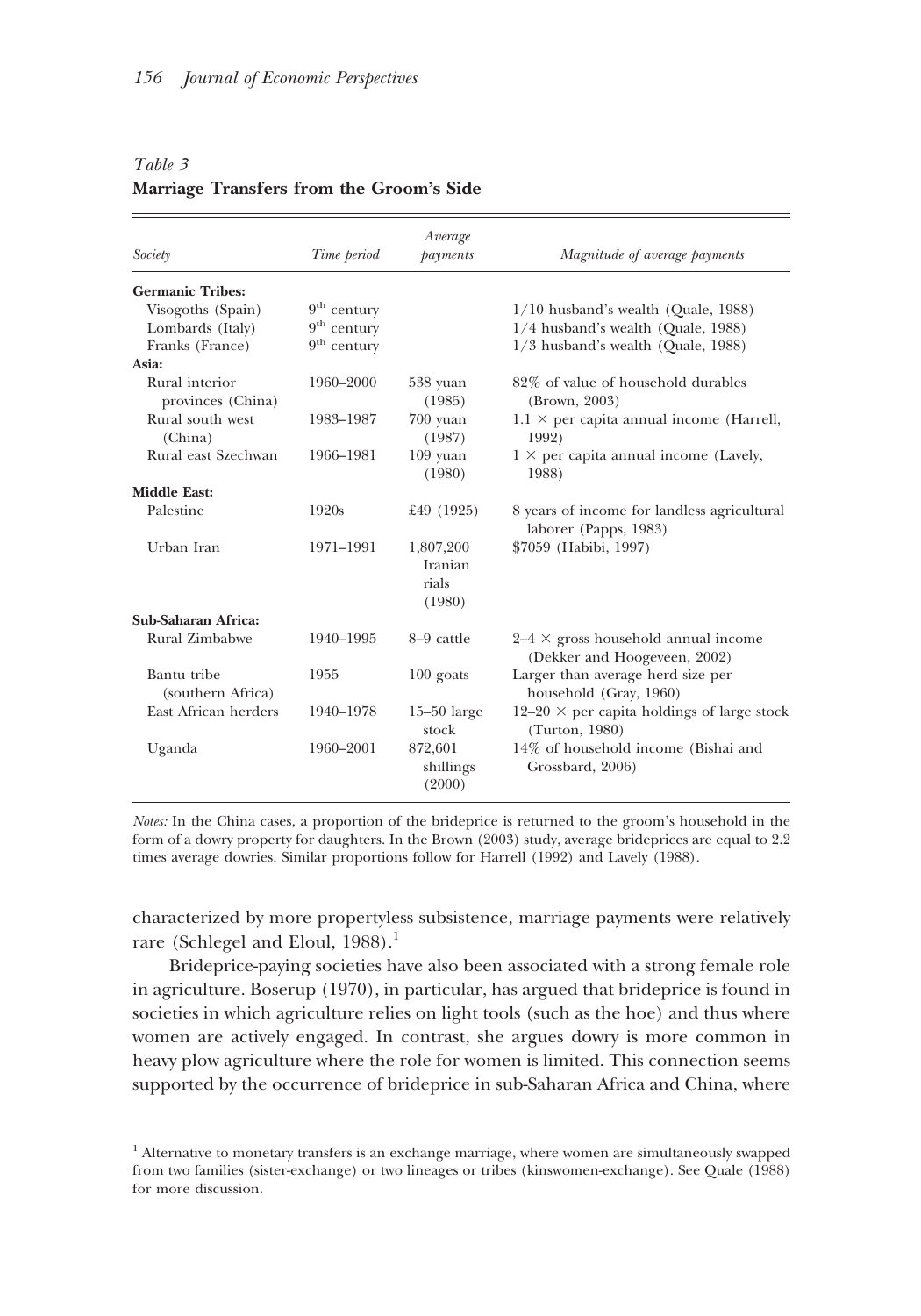|                                   |                  | Average                    |                                                                       |
|-----------------------------------|------------------|----------------------------|-----------------------------------------------------------------------|
| Society                           | Time period      | payments                   | Magnitude of average payments                                         |
| <b>Historical</b><br>Europe:      |                  |                            |                                                                       |
| Athens                            | $6th$ Century BC |                            | 10\% bride's father's wealth (Quale,<br>1988)                         |
| Mediterranean<br><b>J</b> ews     | 969–1250         | 150-1500 dinars            | 800 dinars could maintain a family<br>for 30 years (Goiten, 1978)     |
| Tuscany                           | 1415–1436        | $125.5$ florins            | 20% bride's household wealth<br>(Botticini, 1999)                     |
| Urban<br>Tuscany                  | 1420–1436        | 1507.7 lire                | $6\times$ annual wage of skilled worker<br>(Botticini and Siow, 2003) |
| Florence                          | 1475-1499        | 1430 florins               | 3× average fiscal wealth per<br>household (Molho, 1994)               |
| <b>Colonial Latin</b>             |                  |                            |                                                                       |
| America:                          |                  |                            |                                                                       |
| Mexico                            | 1640-1790        | 1000-5000<br>pesos         | Equal to the cost of 3–16 slaves<br>(Lavrin and Couturier, 1979)      |
| South Asia:                       |                  |                            |                                                                       |
| Rural<br>Karnataka<br>(India)     | 1960–1995        | 66,322 Rupees<br>(1995)    | $6\times$ annual village male wage<br>(Rahman and Rao, 2004)          |
| Rural Uttar<br>Pradesh<br>(India) | 1960–1995        | $46,096$ Rupees<br>(1995)  | $3\times$ annual village male wage<br>(Rahman and Rao, 2004)          |
| Rural south-<br>central<br>India  | $1920s - 1980s$  | 4,792 Rupees<br>(1983)     | 68% of total household assets before<br>marriage (Rao, 1993)          |
| Rural Uttar<br>Pradesh<br>(India) | 1970–1994        | \$700                      | 7× per capita annual income<br>(Jejeebhoy and Sathar, 2001)           |
| Rural Tamil<br>Nadu<br>(India)    | 1970–1994        | \$769                      | 8× per capita annual income<br>(Jejeebhoy and Sathar, 2001)           |
| Delhi (India)                     | 1920–1984        | $>50,000$ Rupees<br>(1984) | $4\times$ annual male income (Paul, 1986)                             |
| Rural<br>Bangladesh               | 1996             | 12,700 Taka<br>(1996)      | 62% of average annual household<br>gross income (Esteve-Volart, 2004) |
| Rural Pakistan                    | 1986–1991        | 18,196 Rupees<br>(1991)    | $1.13 \times$ annual household income<br>(Anderson, 2005)             |
| Urban<br>Pakistan                 | 1986-1991        | 32,451 Rupees<br>(1991)    | $1.23 \times$ annual household income<br>(Anderson, 2005)             |

# *Table 4* **Marriage Transfers from the Bride's Side**

women's participation in agriculture is relatively high. The reemergence of dowry in medieval Europe also corresponded to a period of economic expansion coinciding with the introduction of heavier plough agriculture technology. In turn, this technology led to greater productivity, more surplus for trade, growth in commerce, and a rise of towns, all of which have been argued to increase the amount of household-bound activity for women (Quale, 1988).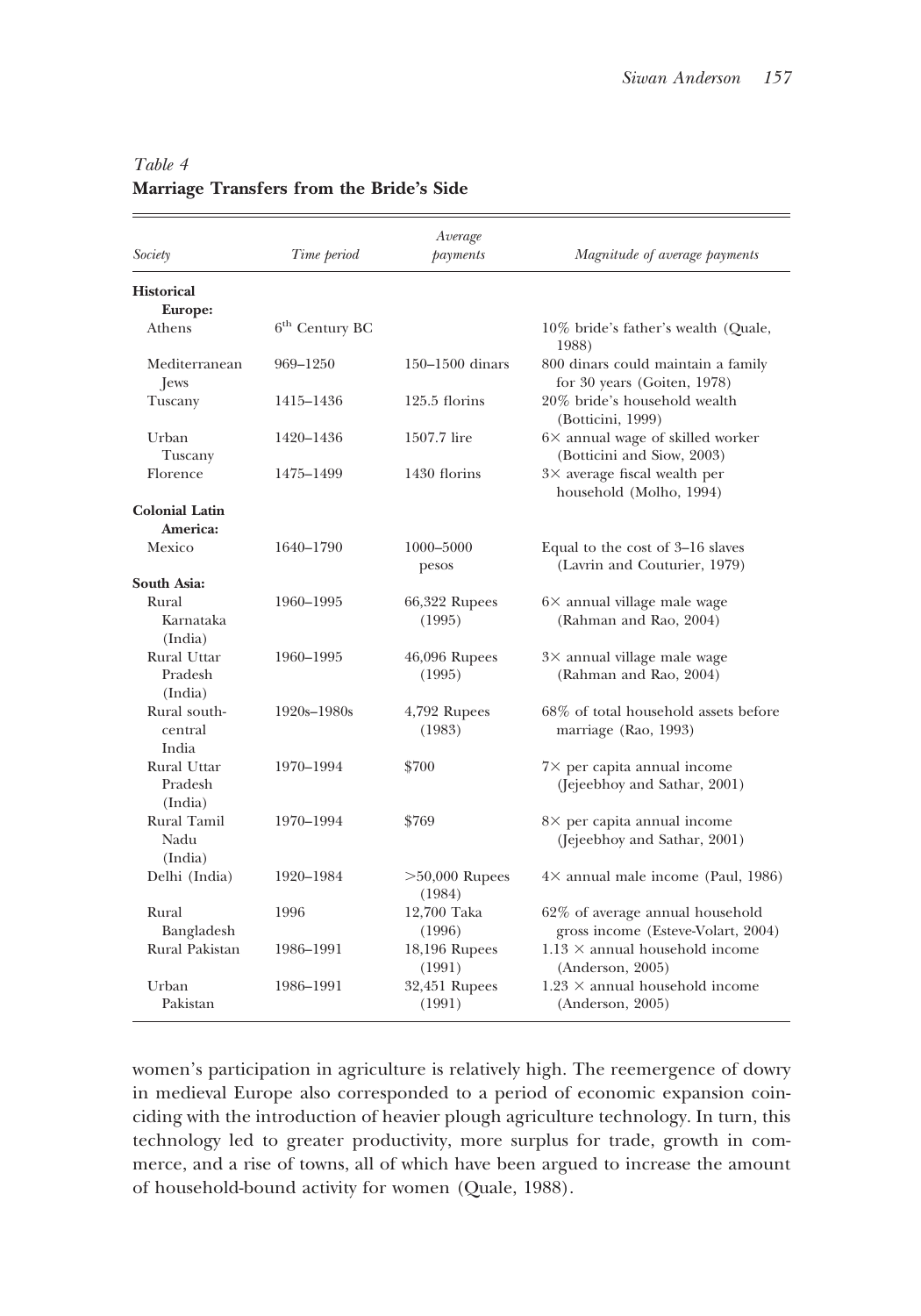The use of brideprice has tended to correlate with polygyny (men have more than one wife) and also with the possibility of divorce. In contrast, monogamy is the norm and divorce is rare in dowry-paying societies. For example, brideprice is near-universal in sub-Saharan Africa, where more than 95 percent of societies are traditionally polygynous (Goody, 1973). Polygyny was also permitted in ancient Israel, Mesopotamia, ancient Egypt, classical China, and Islamic countries, all of which commonly had the burden of marriage payments falling to the groom's side (Burguiere, Klapisch-Zuber, Segalen, and Zonabend, 1996).

In contrast, lineage and locality of postmarital residence seem to play little role in determining the direction of payments. Both dowry- and brideprice-paying societies tend to be patrilineal (children belong to the lineage of their father) and patrilocal (brides join the household of grooms and their families upon marriage) (Goody, 1973; Murdock, 1967; Quale, 1988).

# **Family Characteristics as Determinants of Marriage Payments**

The previous section summarizes the underlying patterns of societies that determine the type of marriage payment that occur. This section emphasizes the nature of the economic transaction between the two families in determining the magnitude of these payments.

#### **Determinants of Brideprices**

Because women generally join the household of their groom at the time of marriage, brideprice is typically considered to be the payment a husband owes to a bride's parents for the right to her labor and reproductive capabilities. The amount of brideprice required has usually been rather uniform throughout society, where the size is linked directly to the number of rights which are transferred and not to the wealth level of the families involved (Quale, 1988; Goody, 1973). The studies of Tapper (1981) for Afghanistan, Zhang (2000) for rural China, and Mulder (1995) for Kenya suggest that the amount of brideprice is relatively constant across families of different income levels. Evidence from Kenya suggests that brideprice amounts also do not vary with the rank of the wife in polygynous marriages.

Ancient brideprice was often considered a direct payment for a bride's virginity. The amount was fixed at a relatively constant level in early legal codes of the Germanic tribes (Hughes, 1985) and in Hebrew law (Alvarez-Pereyre and Heymann, 1996). Among Bedouin tribes, where marriage to paternal cousins was most common, the brideprice was often larger if the bride married a more distant relative because in that case, the groom gained rights to a woman and children from a more distant lineage (Bianquis, 1996). This relationship was similarly found by Papps (1983), who studied brideprices in a 1920s Palestinian village, and Kressler (1977), who looked at data from 1964–1975 among Bedouin living in Israeli towns. The amount of brideprice can also depend on the expected number of children a woman will bear. For example, a divorced woman who already has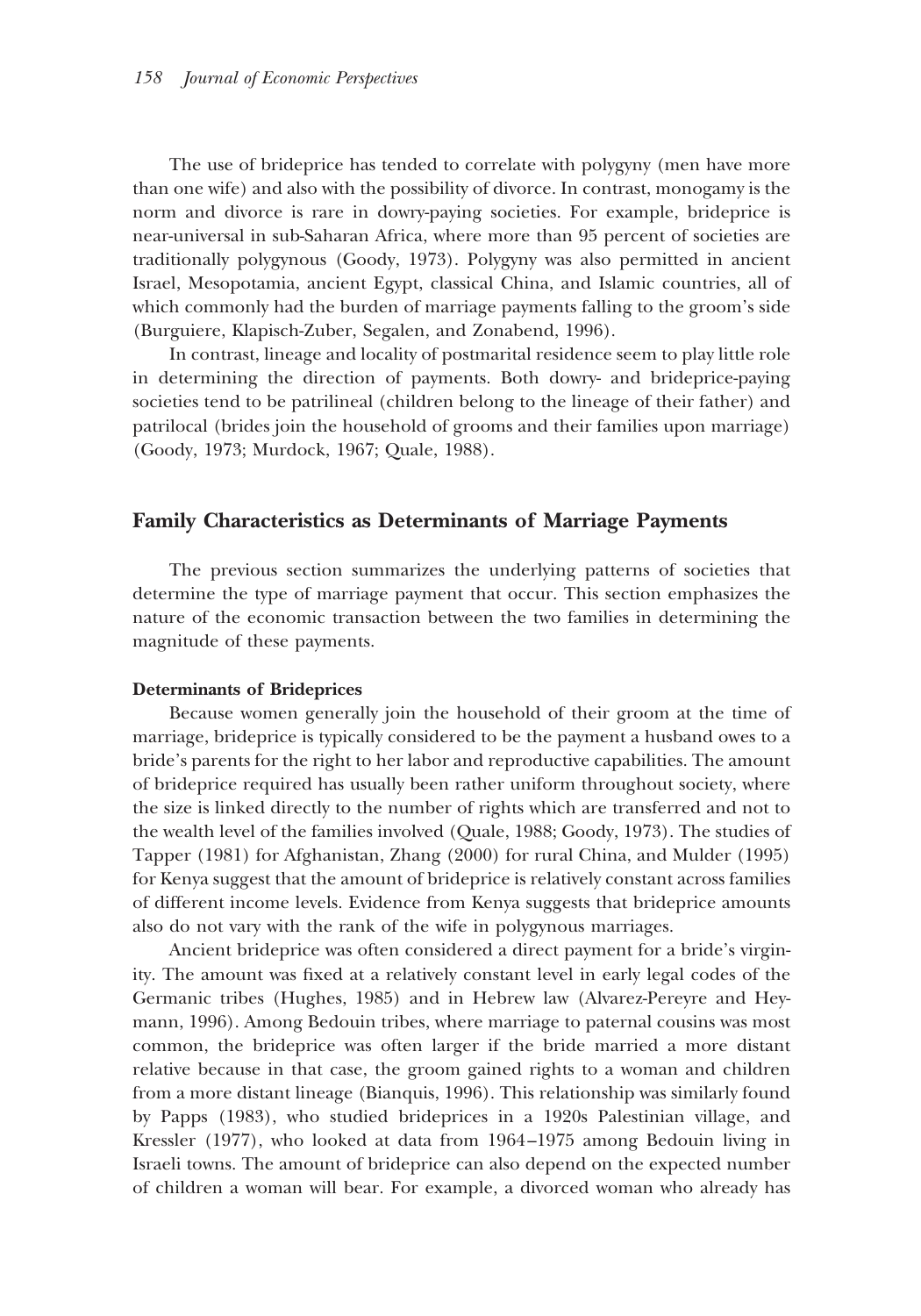children will receive a lower brideprice, whereas women who reach puberty earlier receive a higher price (Dekker and Hoogeveen, 2002; Mulder, 1995).

In sub-Saharan Africa, a central purpose of the brideprice is to create an alliance between kinship groups (Dekker and Hoogeveen, 2002; Ekong, 1992). As a result, raising the brideprice is often the responsibility of the groom's extended lineage group, with the principle contributions coming from his father, grandfather, and father's brothers, and with mother's brothers making small contributions. Likewise, since in this setting the entire lineage group has rights to a woman, the brideprice is distributed among many members of the bride's extended family. In this case, larger brideprices can arise with larger lineage groups.

#### **Determinants of Dowries**

Relative to brideprices, the amount of dowry varies substantially and tends to be negotiated on an individual basis. Dowry typically arises in complex socioeconomic, non-kinship-based, societies with endogamous marriage practices (that is, where men and women from families of equal social status marry). Dowry then becomes a means to maintain social status by attracting a husband of at least equal standing for one's daughter. It correlates with strongly class-based social systems where higher-level individuals—by virtue of wealth, power, and possibly claim to a superior hereditary status—do not willingly intermarry with the lower levels. As Quale (1988) explains, a high-status husband might mean a Brahmin in India, an aristocrat in Renaissance Europe, or a freeborn citizen in ancient Athens, but the forces tending toward the use of dowry are the same. As a result, the amount of dowry generally increases not only with the wealth of the bride's father, but also with the groom's future prospects.

Botticini (1999) empirically verifies the positive relationship between the amount of dowry transferred and both sides' household wealth, using data from fifteenth-century Tuscany. In Guzzetti's (2002) sample of dowries from fourteenthcentury Venice, average dowry increased with social class, with dowries of nobles almost four times those of commoners. Goiten (1978) similarly points to class stratification in dowries amongst Jews in the Mediterranean during the High Middle Ages. At this time, the destitute paid no dowry at all, while the very rich exchanged cash plus maidservants and parts of houses.

Similar patterns are confirmed for modern India. Dowries are largest amongst the highest ranking castes (Rao, 1993; Dalmia and Lawrence, 2005). Indeed, strikingly similar preferences seem to determine dowry payments in current-day South Asia and in historical Europe. According to Chojnacki (2000), the Renaissance marriage market valued maturity in grooms, chaste youth in brides, and family wealth and prominence for both. Typically, in India, the most important quality of a bride is a good appearance, whereas for a groom it is the ability to earn a living, often reflected in his educational level (Caldwell, Reddy, and Caldwell, 1983; Billig, 1992). Empirical studies confirm a significant positive relationship between dowry levels and the education of Indian grooms (Dalmia and Lawrence, 2005; Deolalikar and Rao, 1998), Bangladeshi grooms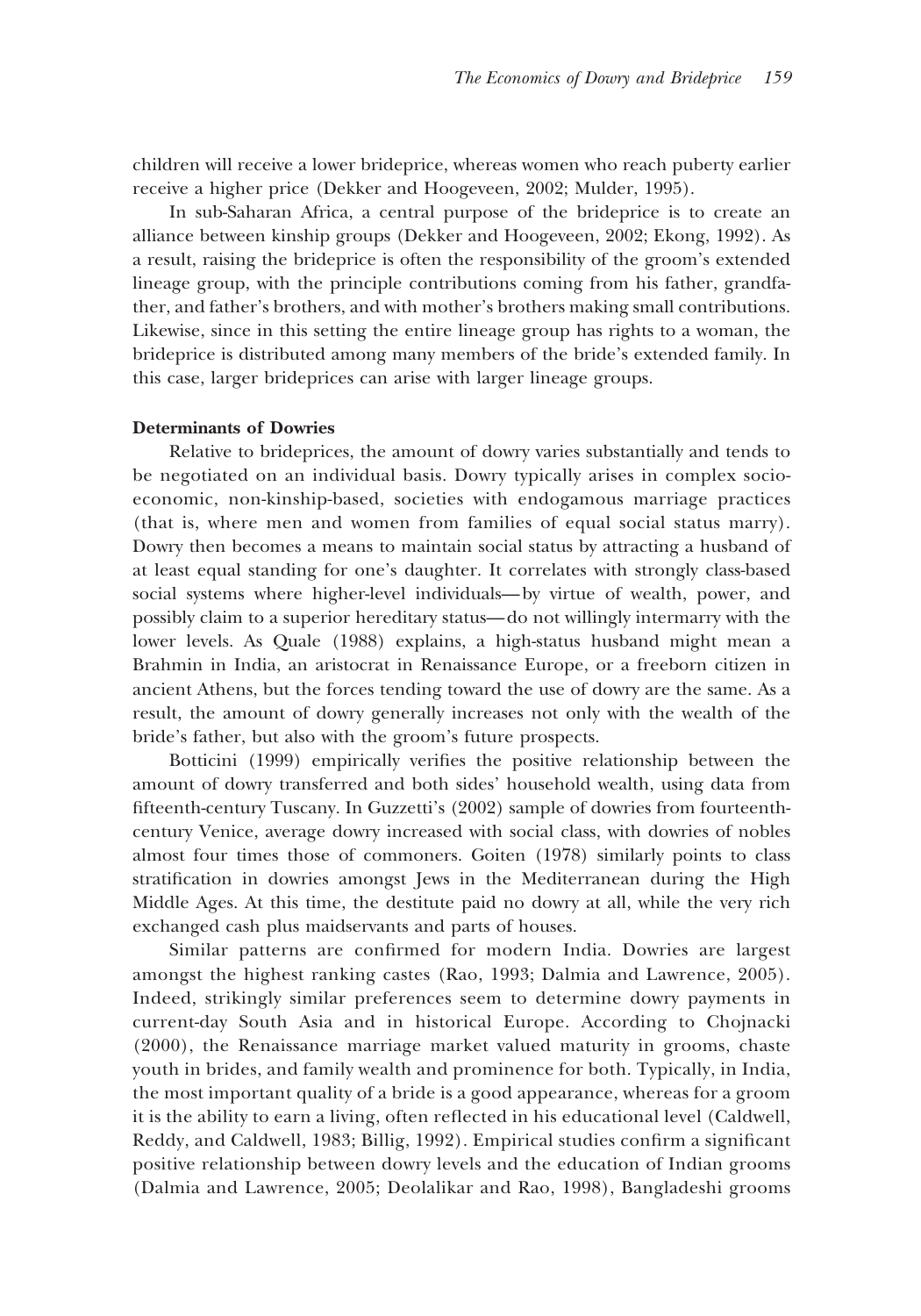(Arunachalam and Logan, 2006; Esteve-Volart, 2004), and Pakistani grooms (Anderson, 2004). The same studies also suggest that the education of brides is significantly and positively related to dowry levels, after controlling for family wealth and grooms' characteristics.<sup>2</sup>

# **When Marriage Payments Have Soared**

We now move away from cross-sectional perspectives to consider instances of how marriage payments have changed within societies. The most dramatic changes are the times when payments have risen substantially. Such rises seem to occur particularly for dowries, and have often precipitated legislative and regulatory initiatives to reduce their effect. For example, real dowries have been rising in India for the last six decades. Rao (1993) shows that real dowry increased 15 percent annually between 1921 and 1981 in India. This increase occurs while holding constant grooms' and brides' characteristics, controlling for the wealth of both families, and imposing a real price index. In a Delhi-based case study by Paul (1986), average real dowry payments increased from 3,998 rupees in 1920–1929 to 71,173 rupees in 1980–1984. Interviews from a study in Goa by Ifeka (1989) showed that the highest-quality grooms received a dowry of 2,000 rupees in 1920. In 1980 they could command between 500,000 to 1 million rupees, far outstripping general price inflation over the relevant period (which was a factor of 14). The political outcry against this escalation of dowry payments culminated in the passage of the Dowry Prohibition Act in 1961 outlawing the practice. But despite this law, dowry inflation has persisted unabated. Similarly, the Pakistani parliament made efforts to reduce excessive marriage expenditures with a 1976 law. The scale of dowries in Bangladesh does not appear to have reached that of urban India, but the escalation of payments lead to them being made a punishable offense under the Dowry Prohibition Act of 1980.

Dowry escalation has also occurred in other societies. Dowry increases were reported in Roman times and amongst medieval and early modern noble families across Europe. According to Saller (1984), Roman dowries rose in the early to mid-Republic. Stuard (1981) found that dowry payments in medieval Ragusa (in modern Dubrovnik) increased eightfold between 1235 to 1460, whereas prices at most tripled. Stone (1965) showed that dowries among the British aristocracy during the sixteenth and seventeenth centuries almost trebled, while prices during this time increased by only one-third. Dewald (1980) reports dowry increases in sixteenth-century France, while Amelang (1986) does so for seventeenth-century Spain. Dowry escalation is well documented to have occurred in the late Middle Age and early Renaissance cities of Italy (Molho, 1994; Chojancki, 2000). Some of these samples do not correct properly for changes in the cost of living and currency

<sup>2</sup> It is possible that this result follows because the bride's family wealth, which is positively correlated with her education, is measured with error.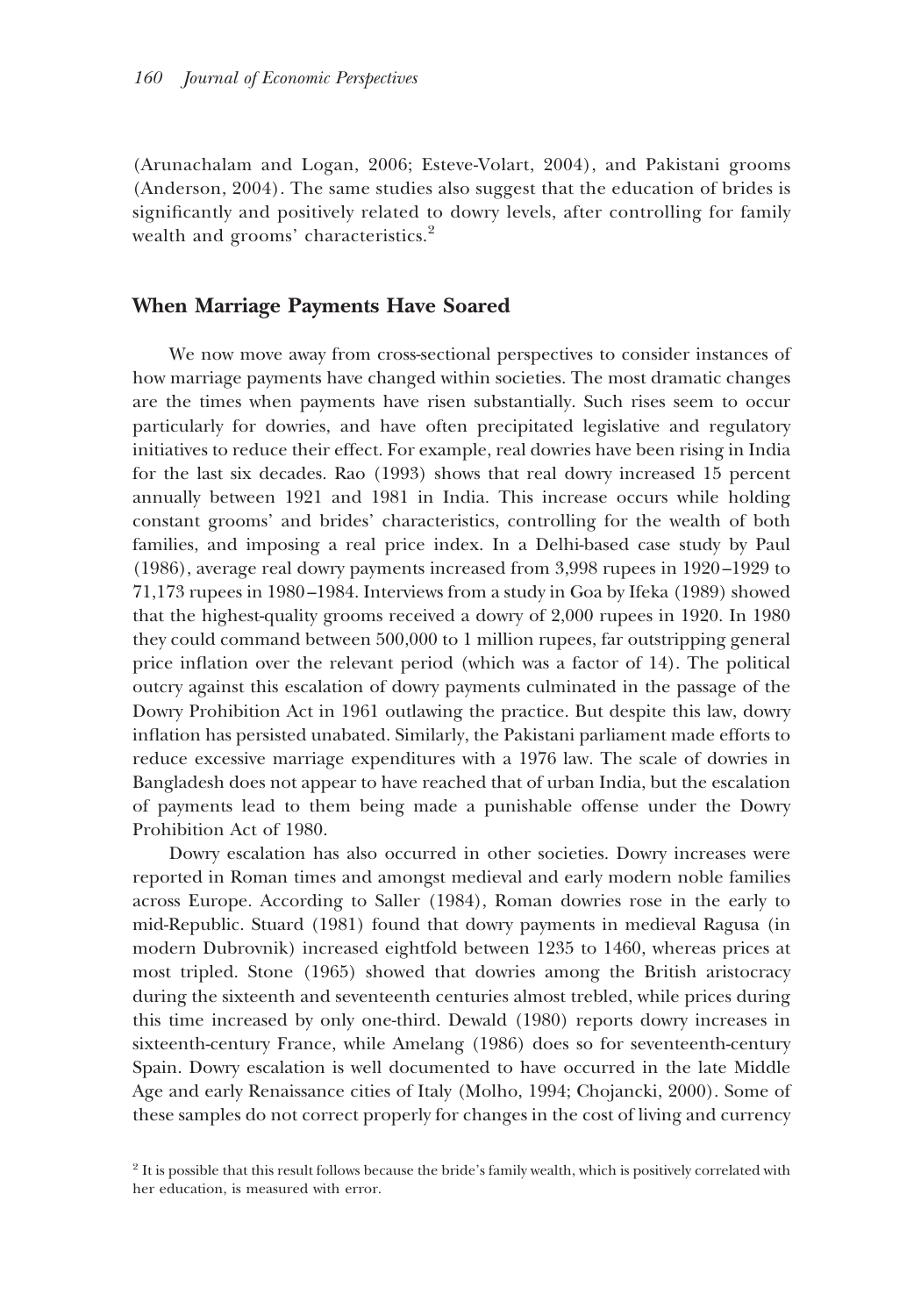values, but the recurrence of the overall pattern is clear. For example, recent work by Botticini and Siow (2003) confirms that average real dowry payments in urban Florence increased from 438.3 lire in 1242–99 to 1507.7 lire in 1420–36.

Laws were also imposed to limit the size of these payments in the fifteenth and early sixteenth centuries, but they seemed to be largely ignored. For instance, the first limit on Venetian dowries was enacted in 1420, and payments were abolished by the law of 1537. Dowries were limited by a 1511 law in Florence and prohibited by Spanish law in 1761. Similarly, the Great Council in Medieval Ragusa repeatedly intervened to regulate the value of dowries between the thirteenth and fifteenth centuries (Stuard, 1981). Further evidence of the scale of dowry demands is the establishment of the Florentine Dowry Fund in 1424, which was designed to alleviate the government's fiscal problems while providing families with a government-secured investment for accumulating dowries (Molho, 1994).

In comparison to dowry transfers, little evidence exists of brideprice escalation in either the historical record or contemporary sources. Some studies claim to find a rise in brideprice through the colonial period (1930s to 1960s) in eastern and southern Africa (Mulder, 1995), but these studies have not properly accounted for inflation levels. At times, the colonial administration aimed to intervene, and missionaries typically discouraged the practice. However, these reactions seem to have been motivated by moral opposition to the tradition rather than by financial pressures (Ferraro, 1976). There are also references to increasing brideprices in Palestine between the early 1960s and 1980s, though again price and wealth levels are not controlled for (Moors, 1994; Kressel, 1977). The 1950 Chinese Marriage Law prohibited the transfer of money or gifts in connection with marriage and was aimed at limiting brideprice. However, once again, this law does not seem to be a reaction to inflationary pressures, but rather an ideological attempt by communist revolutionaries to try to abolish the feudal marriage system (Engel, 1984).

# **Property Rights and Marriage Payments**

Thus far, we have focused discussion of differences in marriage transfers on the side of the marriage bargain on whom the financial burden falls–either the grooms' brideprice or the brides' dowry—but ownership rights to these transfers can also vary and evolve through time. Payments from the groom's side are either transferred directly to the bride's parents, formally termed "brideprice," or to the bride directly, commonly known as "dower." Similarly, payments from the bride's parents can either go to the bride herself, referred to as "dowry," or be directly transferred to the groom and his family, termed "groomprice," to the exclusion of the bride. Both dowry (as a pre-mortem inheritance) and dower are transfers that remain with the conjugal couple but are the formal property of the wife throughout the marriage.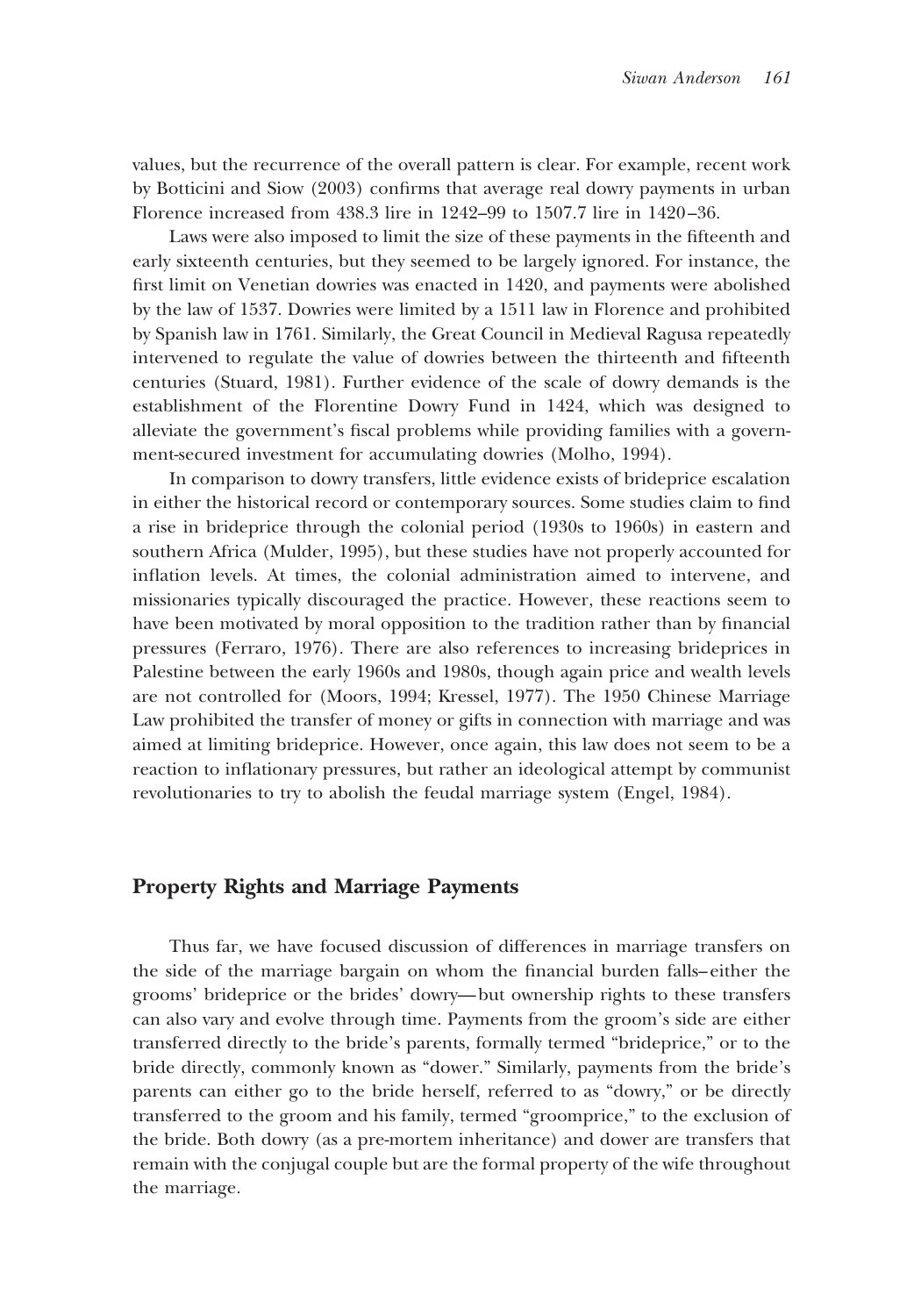#### **Brideprice and Property Rights**

Brideprice transfers, where the bride's parents receive the payment, are the norm in sub-Saharan Africa. Dower, which remains the property of the bride and is usually considered her insurance in case of divorce or husband death, is most typical of traditional Islamic marriages. The historical record on brideprice versus dower suggests property rights over the marriage transfer evolve through time.

As mentioned above, within the ancient civilizations of the Babylonians, Egyptians, and Hebrews, there was an overall shift away from brideprice to dowry as the society developed and urbanized. An additional feature of this transformation was that the marriage payment seemed to change first from a brideprice into a dower and then finally into a dowry (Quale, 1988). A similar transformation seemed to occur for the Germanic tribes (Hughes, 1985). By the fifth century, the Burgundians (who settled in Gaul) awarded one-third of their brideprice to their wives and two-thirds to their wives' kinsmen. By the time the law codes were issued, the Visigoths (who ruled southwestern France and the Iberian peninsula) seem to have totally incorporated their ancient brideprice into the award grooms made to their brides. Similarly, the Lombards' (who conquered northern Italy) code of law made explicit a required dower to be given directly to brides, as did Frankish customs in the Carolingian period (eighth to ninth century). This pattern is also reflected in the traditional Chinese practice of transferring a brideprice directly to the bride's parents, who then return a portion of this as dowry to their daughter. This amount is kept by the daughter as personal property throughout the marriage.

#### **Dowry and Property Rights**

Ownership rights over marriage payments from the brides' side have also undergone transformations. Most commonly, the traditional dowry transfer is considered to be a pre-mortem inheritance to the daughter, which formally remains her property throughout marriage. Goody (1973) in particular has emphasized this role of dowry in systems of "diverging devolution," where both sons and daughters have inheritance rights to their parent's property. As Botticini and Siow (2003) summarize, a strong link exists between women's rights to inherit property and the receipt of a dowry. This is seen in ancient Rome, medieval western Europe, and the Byzantine Empire. Studies have also emphasized the similarity between the amounts of dowry given to daughters and inheritances awarded to sons. Botticini and Siow (2003) show that average dowries in Renaissance Tuscany corresponded to between 55 and 80 percent of a son's inheritance. Dowries in seventeenth- and eighteenth-century colonial Brazil could amount to more than double that of the inheritance to each heir (Nazarri, 1991).

In numerous historical instances, dowry as bequests have given way to groomprices—that is, a direct transfer to grooms. Chojnacki (2000) documents the emergence of a gift of cash to the groom (*corredo*) as a component of marriage payments in Renaissance Venice. Krishner (1991) confirms a pattern of legislation across northern and central Italy granting a husband broader control over his wife's dowry assets beginning in the fourteenth century. Common law, in which dowry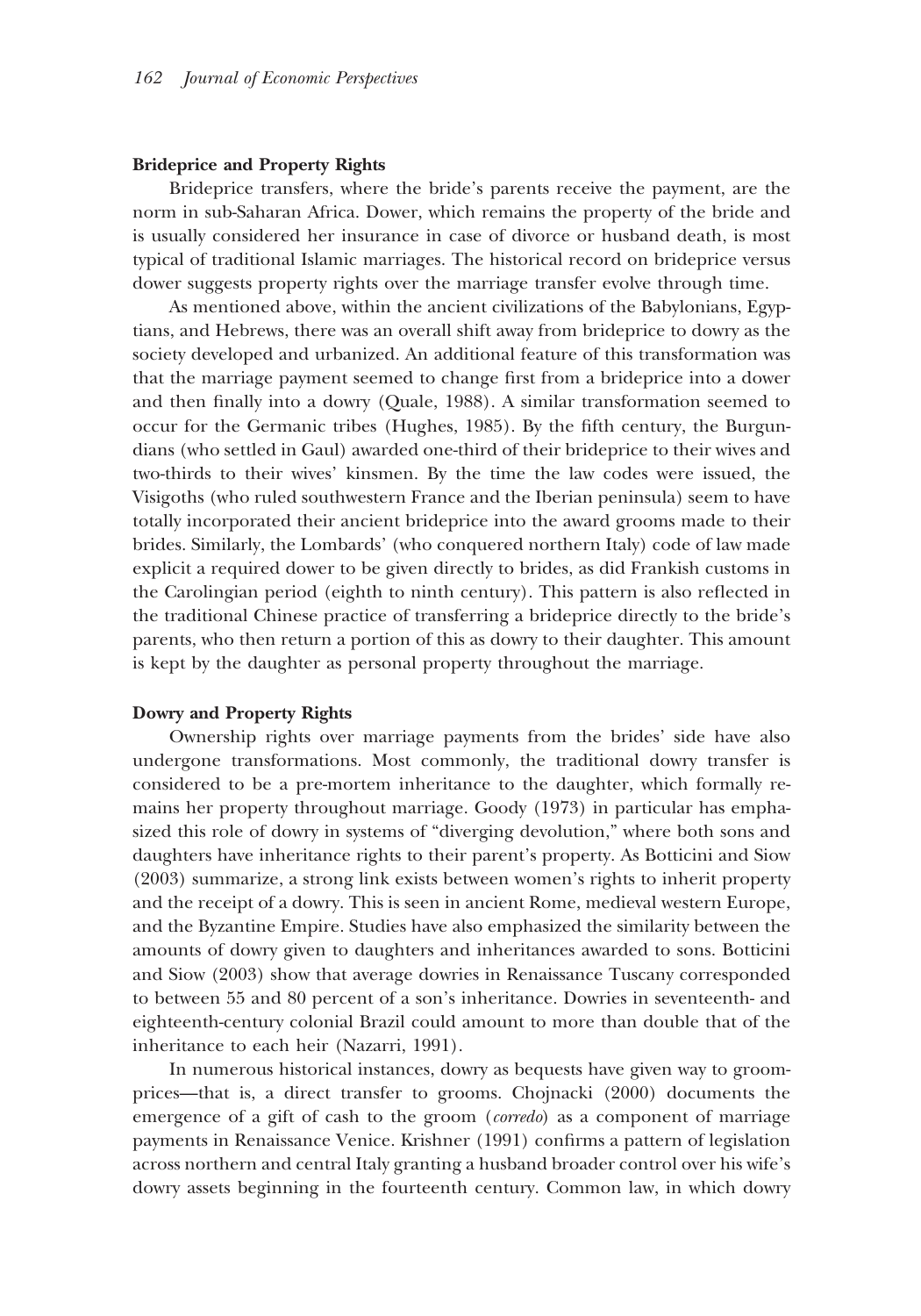came under immediate control of husbands, predominated in England during the sixteenth and seventeenth centuries (Erickson, 1993). Reher (1997) similarly reports that during the early modern mercantile period in Spain, husbands had greater control over their wives' dowries. All of these examples point to a time of increased commercial activity and societal inequality, where groomprices emerged to secure husbands from prominent families (Anderson, 2004).

Nowhere, however, has this transformation been more dramatic than in present-day India over the last few decades. The traditional custom of *stridhan*, a parental gift to the bride, has changed into modern-day groomprices that have a highly contractual and obligatory nature (Caldwell, Reddy, and Caldwell, 1983; Billig, 1992). Generally a bride is unable to marry without providing such a payment. This transition in marriage payments happened at a time of significant structural change, as unprecedented opportunities for economic and political mobility began to open up following India's independence in 1947. Several studies connect the emergence of groomprice to competition amongst brides for more desirable grooms (for example, Srinivas, 1984). This transformation into groomprice seems to be occurring elsewhere in South Asia, too. For example, the Pakistan Law Commission reviewed dowry legislation in 1993, adding a new subclause stating grooms should be prohibited from demanding a dowry. In Bangladesh, a clear distinction remains between the traditional dowry (*joutuk*); gifts from the bride's family to the bride; and the new groom payments referred to as *demand*, which emerged post-Independence in the 1970s (Amin and Cain, 1997).

## **Economic Explanations**

This discussion of marriage payment practices has established four main sets of facts. First, brideprice-paying societies have the following characteristics: they are relatively homogenous, women have a prominent role in agriculture, and polygyny is practiced. Dowry, in contrast, is found in socially stratified, monogamous societies that are economically complex and where women have a relatively small productive role. Second, brideprices are relatively uniform within societies and do not vary by familial wealth. Dowries, however, increase with both the wealth and social status of both sides of the marriage bargain. Third, there have been episodes of rising real dowries in both the historical record and in contemporary times. In contrast, there seem to be no comparable instances of real brideprice increases. Fourth, there is substantial variation over the property rights of marriage transfers. Moreover, these rights can transform within a society over time.

We now consider economists' contributions to understanding these facts. We first consider the first two facts together, which relate to choice between dowry and brideprice, and then look separately at the explanations for rising dowries and for variations in property rights across marriage transfers.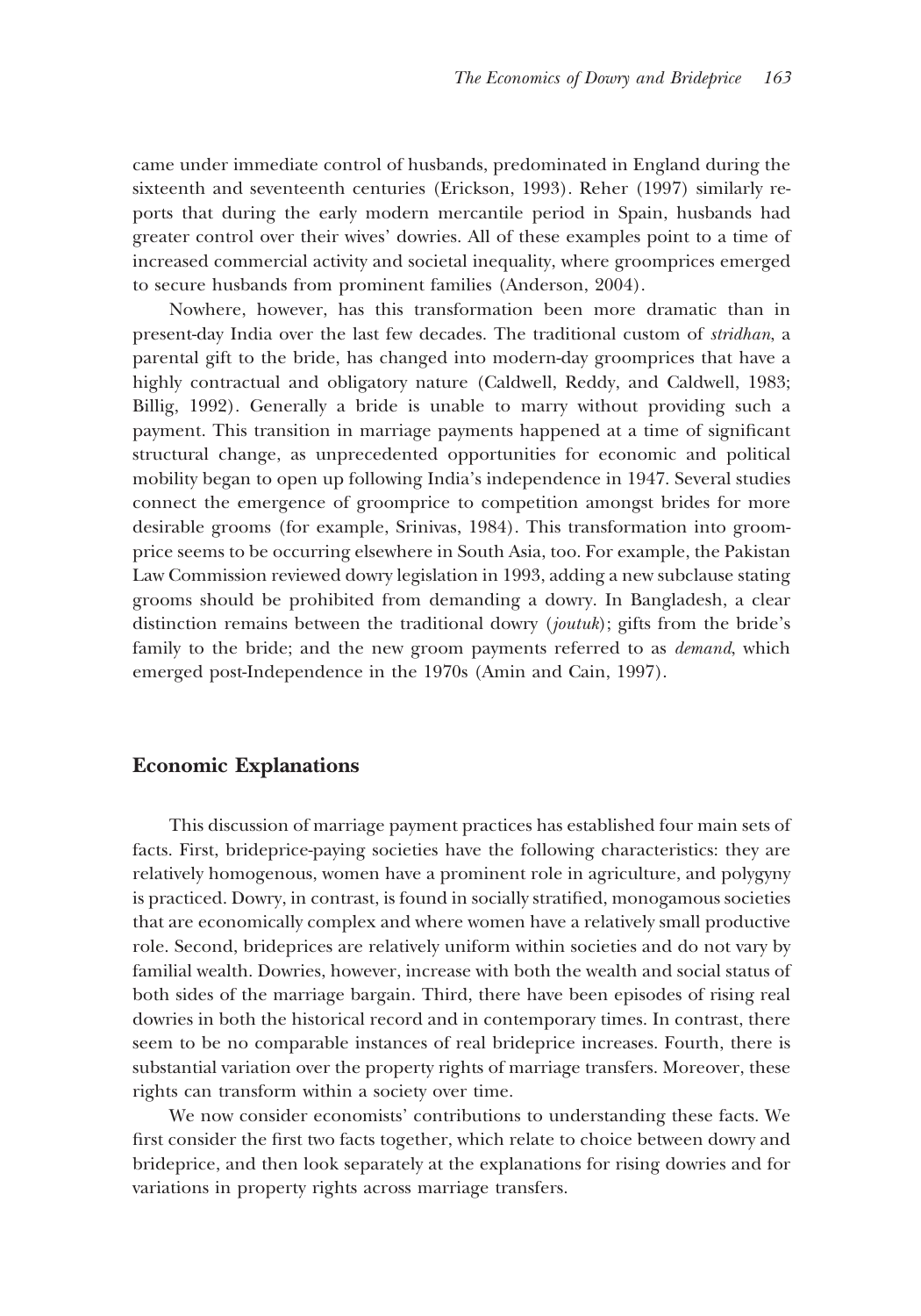#### **Dowry versus Brideprice**

Most of the literature on marriage payments in economics is built on the seminal work of Becker (1991), who developed the marriage market framework to analyze transfers at the time of marriage. In Becker's model, men and women both possess varying qualities (or potential incomes). Marriage is viewed as a joint venture that offers greater efficiency in production (household, market, or both). Each person chooses the mate who maximizes their utility. The marriage market assigns mates and the distribution of returns among them. Optimal sorting requires that no bride and groom can be made better off by matching with someone else or by not marrying at all.

Usually an efficient marriage market exhibits positive assortative mating, where high-quality men are matched with high-quality women, and low-quality men are matched with low-quality women. This outcome follows when husbands and wives are complementary inputs into production and an efficient market maximizes aggregate output, so that no person can improve their marriage without making others worse off. The equilibrium division of the marriage surplus between spouses is determined by these conditions. If the rule of division of output within the marriage is inflexible, so that the share of income of each spouse is not the same as under the market solution, then an up-front compensatory transfer will be made between the spouses (or their kin) and efficiency will be restored. Thus, if the wife's share of family income is below her shadow price in the marriage market, then a brideprice will be paid by the groom's family to the bride or her family, and this transfer in reverse is a dowry. The division of marital surplus is likely to be inflexible given that household commodities like housing and children, which are jointly consumed, are difficult to divide. Also legal restrictions, social norms, or an implicit imbalance of power within the household could restrict the efficient division of surplus.<sup>3</sup> Therefore this model predicts that marriage payments should be common.

Becker's (1991) theoretical framework is consistent with several of the facts presented here. The frequency and magnitude of brideprices should be greater when wives' input into production (like agriculture) is relatively high and in societies with a high incidence of polygyny, where there is greater competition by men for wives. This marriage matching framework can also explain a transition from brideprice to a dowry as societies grow more complex.

Consider first a primitive tribal society with homogenous men and homogenous women, but where women have economic value of their own, via their input into agriculture production, and hence receive a brideprice in equilibrium. Suppose that new wage-earning opportunities open up for men, while drawing women into the home. Women remain a homogenous group with less economic value,

 $3$  It is also possible for marriage payments to arise due to the lack of ability to commit. For example, if after marriage a wife's alternatives become worse and there is no way for the husband to commit to the provision of resources in future periods, then an upfront payment from the husband to the wife could be an equilibrium outcome. This reasoning for marriage payments has yet to be explored by economists. An exception is Nunn (2005); refer to footnote 5.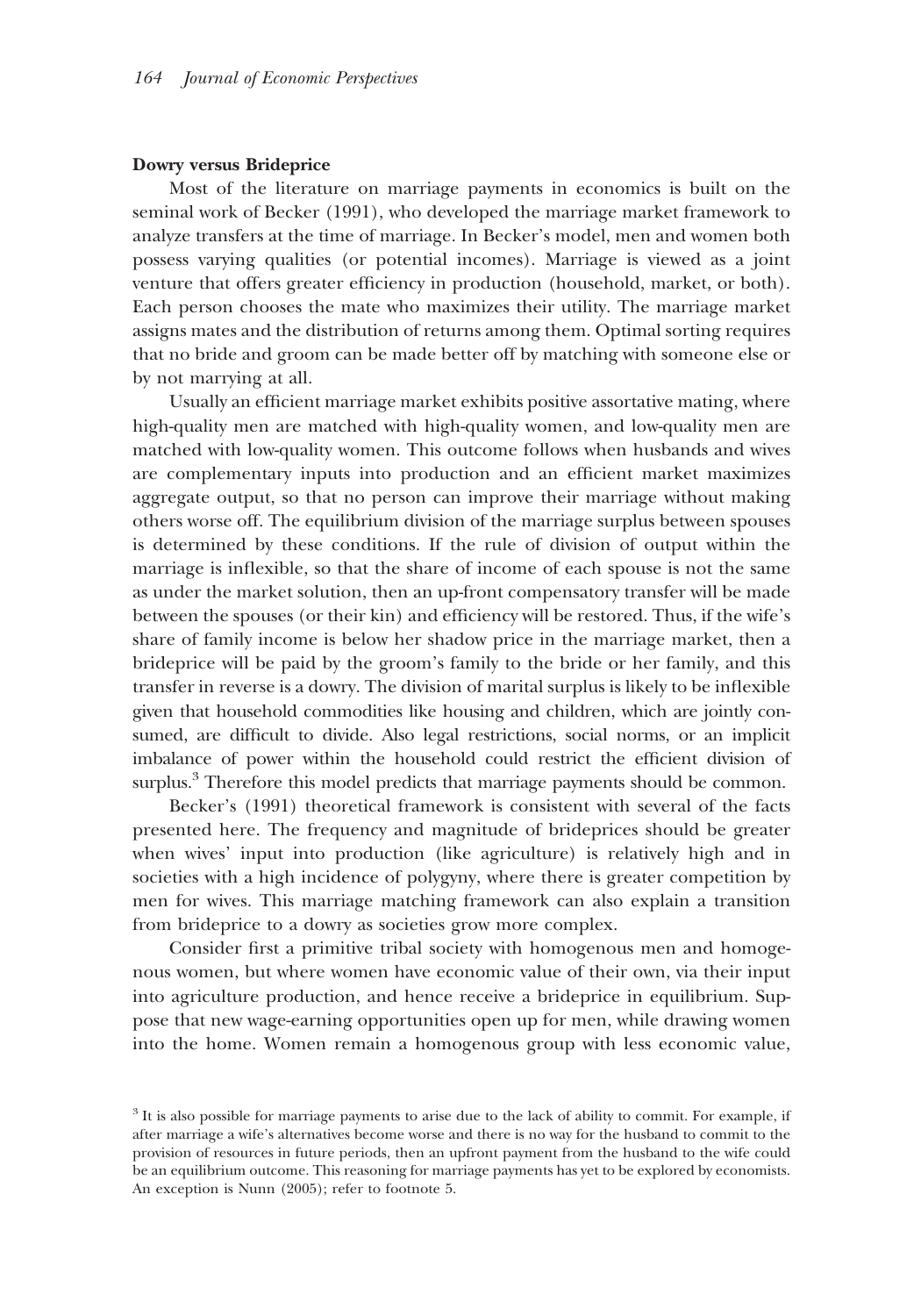while men become a heterogenous group differentiated by their wage-earning capabilities. As a result, brides compete amongst themselves for the more desirable grooms. Brides with wealthier fathers outbid poorer ones in the marriage market and award dowries to the grooms with the higher earning power. Thus, dowry payments emerge due to quality differentiation amongst grooms as found in socially stratified societies and are consistent with a development process where women do not directly reap the benefits of modernization and men are the primary recipients of the new economic opportunities.

#### **When Marriage Payments Rise**

The economics literature offers two main explanations for the occurrence of rising real dowry payments, one based on demographic shifts and the other based on social status.

The demographic explanation, originally proposed by demographers and introduced to economists by Rao (1993), begins with population growth and the consequent "marriage squeeze." A "marriage squeeze" refers to an imbalance between the numbers of marriageable men and women. In most societies, men on average marry younger women. Since women reach marriageable age ahead of men, increases in population affect the numbers of potential brides first, thus effectively causing an excess supply of potential brides in the marriage market. The marriage squeeze explanation of rising dowries states that, since population growth implies that grooms will be in relatively short supply, a corresponding increase in the price of husbands is part of the marriage market's equilibration process. In the reverse situation, an excess supply of grooms would consequently lead to brideprice inflation. Some anthropological research on brideprice inflation in colonial Africa has indeed made the link between higher brideprices and greater demand for wives leading to increased out-migration of eligible grooms (Wilson, 1981).

This demographic explanation for dowry inflation has intuitive appeal, but it has been presented as an essentially static argument. A static view involves an implicit assumption that young brides who do not find matches in a given period remain unmarried thereafter. This implication fits with historical references to an imbalance in the supply of potential grooms and brides in dramatic cases of gender balance change, such as wars and epidemics, that affected marriage transfers (Molho, 1994). In these cases, temporary solutions were often dramatic too, such as an increased number of women entering convents.

But this essentially static view does not seem to capture the situation of current-day South Asia. There, marriage is still close to universal for both men and women. Thus, in Anderson (forthcoming) I consider a dynamic version of this basic demographic model. Young brides who do not find matches in one period can reenter the marriage market when older, and attempt to marry again. In this case, the model cannot explain protracted periods of rising dowry payments—as seen in present-day India. The intuition behind this result is that when a marriage squeeze occurs, some brides delay marriage to reenter the marriage market when older. But given that delay is costly, brides will only be willing to delay if they anticipate lower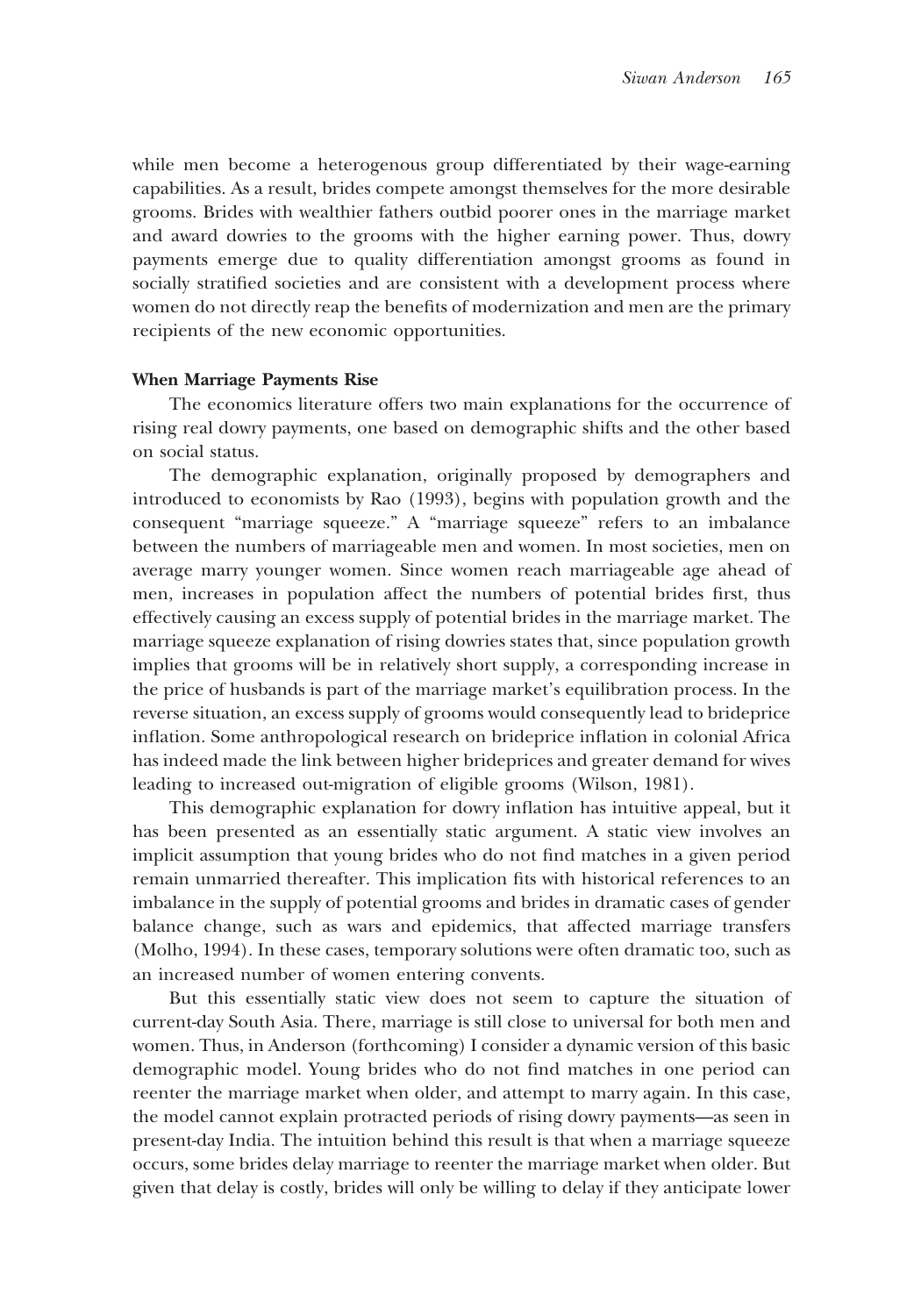prices in the future. Thus, women will only delay marriage—which is what must occur if there is a marriage squeeze yet all women still marry —if the price they have to pay in the future is *lower* than today. In short, intertemporal optimization and rationality imply that only a downward-sloping time path of dowry payments is consistent with market equilibrium during a marriage squeeze.<sup>4</sup>

An alternative explanation for dowry inflation emphasizes the role of inherited status in the marriage markets of socially stratified societies during the modernization process (Anderson, 2003). This explanation rests on the assumption that modernization tends to increase wealth inequality amongst potential grooms of a given status group. Inequality is more likely to occur when traditional roles, and incomes tied to them, give way to idiosyncratic market outcomes. Brides rank grooms in terms of both inherited status and potential income. Assuming substitutability between these two groom characteristics, low-status brides with wealth place a value on matching with grooms of higher inherited status, irrespective of the groom's potential earning power, since these brides place a high value on marrying into an elite group. As a result, even if the development process has caused a high social status groom to become poorer, it will have only minimal effect on the dowry that a lower social status bride is willing to pay for him. These payments thus act as a lower bound on the groom's dowry receipt. So the lowincome, but high-status grooms do not see a large fall in payments; meanwhile, to maintain indifference amongst brides, the high-income, high-status grooms must see a relative rise in their payments; as a result average dowry payments increase.

According to this theory, dowry inflation arises as an endogenous response to a modernization process in which individuals of similar inherited status start having differentiated income levels. This insight is consistent with the experience of India where unprecedented opportunities for economic and political mobility arose for many castes post-Independence (after 1947) and dowry inflation occurred as income heterogeneity by caste increased. It is also consistent with other instances of dowry inflation in historical Europe, which tended to occur in societies where inherited status became incongruent with economic success. Chojnacki (2000), for example, links dowry inflation in early Renaissance Venice to competition between the oldest noble clans and newer ones, where the relative newcomers sought status by means of higher dowries, and the more ancient families fought to preserve theirs by the same means.

## **Property Rights and Marriage Payments**

In Becker's (1991) framework, brideprices and dowries are two sides of the same coin, distinguishable only by the direction of transfer. The model does not address into whose hands the payment might fall, and hence cannot explain why property rights over marriage transfers might vary. Nor does it allow the possibility of transfers from both sides of the marriage bargain, as occurs in China. Zhang and

<sup>&</sup>lt;sup>4</sup> Edlund (2000) offers empirical evidence which challenges the marriage squeeze argument.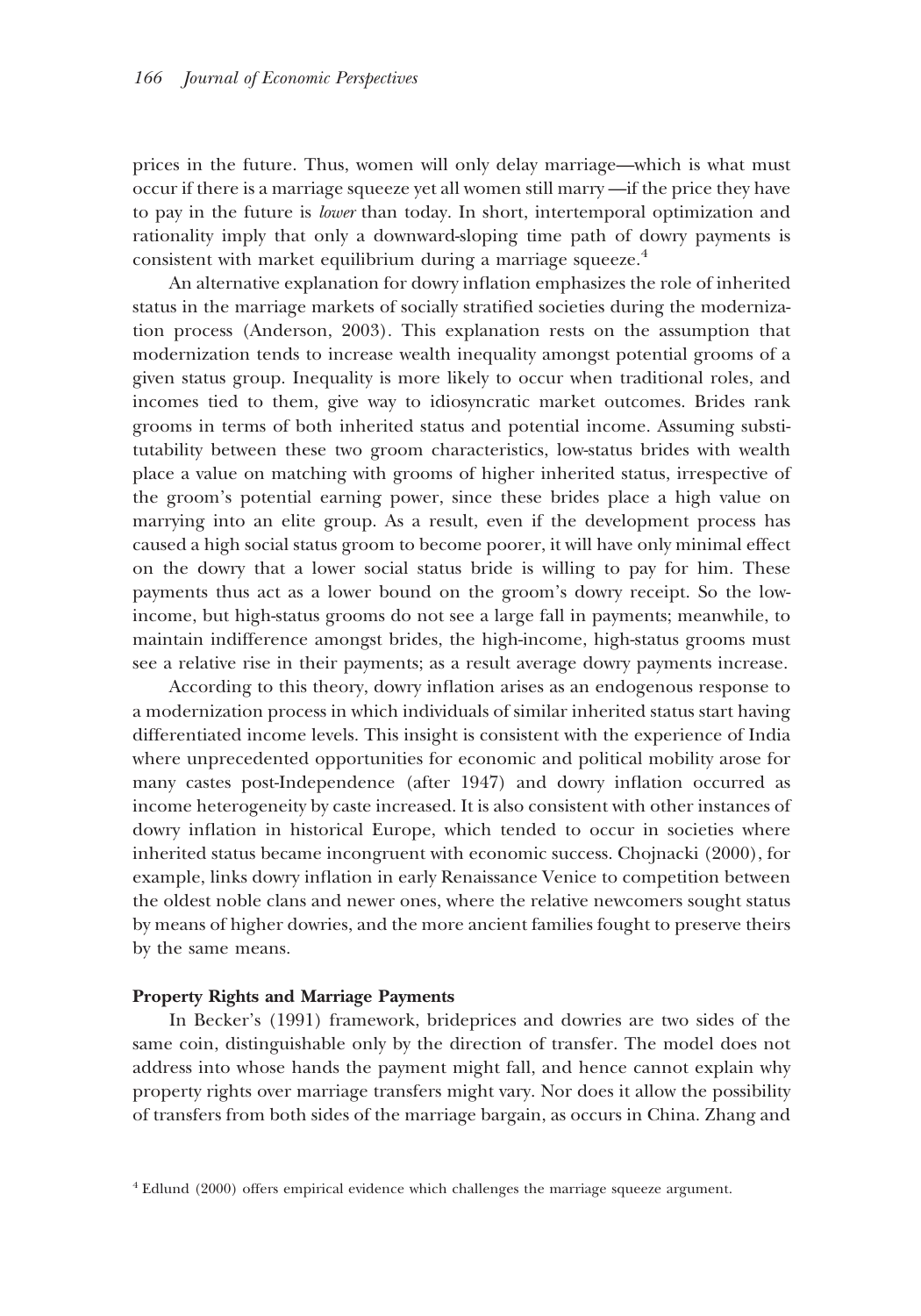Chan (1999) point out that if we instead interpret dowry as a pre-mortem inheritance, rather than a price for grooms, then brideprices and dowries can potentially coexist in equilibrium and act as complementary instruments for the enforcement of efficient marital contracts.<sup>5</sup> In their model, Becker's (1991) interpretation of brideprices is retained, whereas dowries serve to increase a bride's control over household resources to guarantee her market-level of utility.

Botticini and Siow (2003) also assume that dowry payments represent an intergenerational transfer from parents and ask why daughters receive their inheritance in the form of a dowry at the time of marriage while sons receive theirs as a bequest. They posit that parents transfer dowries to daughters and bequests to sons to solve a free-riding problem that occurs in patrilocal societies. In these societies, daughters join the husband's household and married sons remain with their parents. If married daughters share in the parents' bequests, sons will not get the full benefits of their efforts to extend the family wealth and as a result will supply too little effort. To mitigate this problem, altruistic parents give bequests to sons and dowries to daughters. This theory is consistent with societies where daughters who received dowries were excluded from future bequests, as they explain was the case in ancient Greece and Israel, thirteenth century Byzantine law, and some parts of medieval western Europe.

As discussed earlier, dowry payments can also transform from their original purpose of endowing daughters with some financial security into a "price" for grooms. In Anderson (2004), I develop a model which embeds and distinguishes the two potential roles for dowry to explain this transformation. In both the European and South Asian contexts, the emergence of a groomprice in lieu of dowry as a bequest seems to have corresponded with increased commercialization. The early stages of modernization can be characterized by, amongst other things, increased income inequality amongst men. In Anderson (2004), I demonstrate that dowry as groomprice *must* emerge with this increased male income heterogeneity. The intuition for this result is as follows:

As already emphasized, dowry-paying societies are stratified, monogamous, and endogamous (men and women of equal status marry). In traditional societies, where men have economic value but women do not, dowry as a bequest is consistent with this marriage pattern. Wealthier parents tend to give higher dowries which in turn render their daughters more attractive to grooms. Grooms who have higher incomes are in turn more attractive to brides. As a result, grooms with high incomes match with the daughters from families where the optimal size of bequest is large, implying positive assortative matching in the marriage market.

Early stages of modernization increase the income inequality amongst men across generations. Increased heterogeneity in the pool of grooms necessarily

<sup>5</sup> A working paper by Nunn (2005) provides an explanation for the coexistence of dowries and brideprices using an evolutionary model. In his model, dowry, which yields a return each period, serves as a commitment device for men who would otherwise prefer to match with different women each period rather than remain married.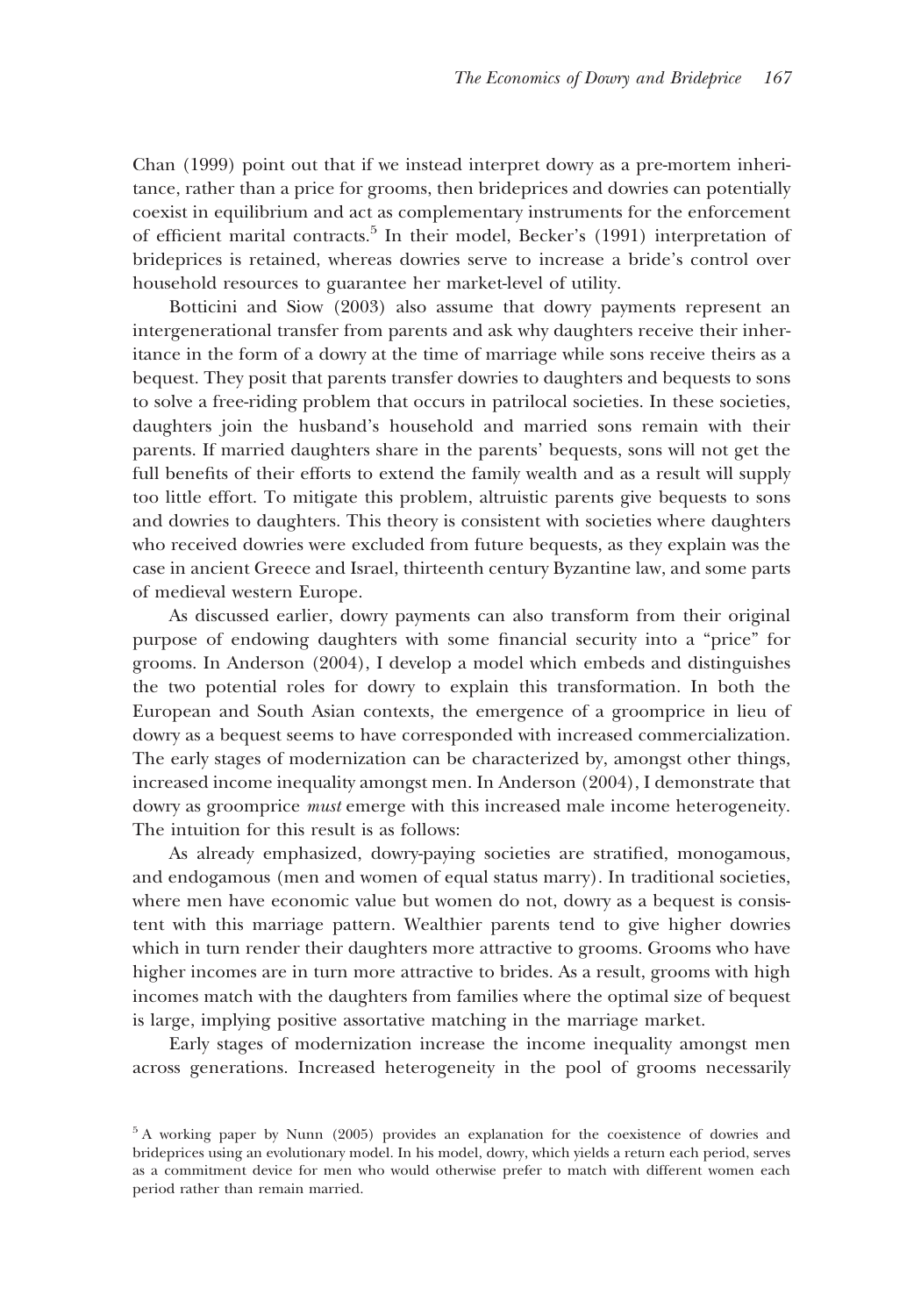implies that brides of equal-wealth fathers match with grooms of differing wealth. If transfers were pure bequests, fathers of equal wealth would give bequests of equal size. However, as grooms prefer brides with higher bequests, ceteris paribus, brides receiving them obtain better grooms. Thus, with sufficient heterogeneity, dowry transfers cannot simultaneously satisfy optimal bequests and assortative matching in the marriage market. When the two motives for dowry transfer come into tension, equilibrium can only be maintained when a second price instrument emerges. Hence, a component of dowry as pure transfer to the groom (and his family), termed "groomprice," endogenously comes into being.6

The shift from brideprice to dower has not yet been explored by economists, which may be partly due to the rarity of this phenomenon in the contemporary setting.

## **Explaining the Decline of Marriage Payments**

Marriage payments have tended to decline and eventually to disappear. The reasons why have not been well understood, though anthropologists have offered some conjectures. Lambiri-Dimaki (1985) marks the advent of industrialization as the turning point in the history of dowry in Europe. Goody (1983) similarly points to industrialization in Europe as the cause of disappearance in marriage payments by the nineteenth century. According to him, the process of decline in marriage payments began with the urban classes, later followed by the rural. In Latin America, the disappearance of marriage payments corresponded to not only modernization but the end of the colonial period in the nineteenth century (Nazarri, 1991; Lavrin and Couturier, 1979). Several scholars similarly point to the 1960s and the post-colonial period as the beginning of the decline in African brideprice payments. In urban areas, an increasing number of couples began to choose civil marriages not requiring a brideprice—in contrast with customary marriage laws. Some customary laws have also abandoned the requirement of brideprice; for example, Zimbabwe did so in 1982. For those where brideprice still occurred, the financial responsibility increasingly fell directly to wage-earning grooms rather than to their extended lineage (Ansell, 2001). In China, because of the marriage laws prohibiting transfers, marriage payments declined during the collectivist period, but some research suggests their resurgence in the 1980s, particularly in rural areas (Harrell, 1992). There too, as the young have more control over the selection of partners and increasingly reside on their own, they tend to be covering more of the wedding expenses (Whyte, 1993). Similarly, some evidence suggests the prevalence of brideprice in Indonesia has dropped since the 1950s (Boomgaard, 2003) and so too the dower, in both urban and rural areas of Palestine from the 1960s (Moors, 1994).

<sup>&</sup>lt;sup>6</sup> See Arunachalam and Logan (2006) for an empirical analysis which tests for groomprice versus dowry-as-bequests using data from rural Bangladesh.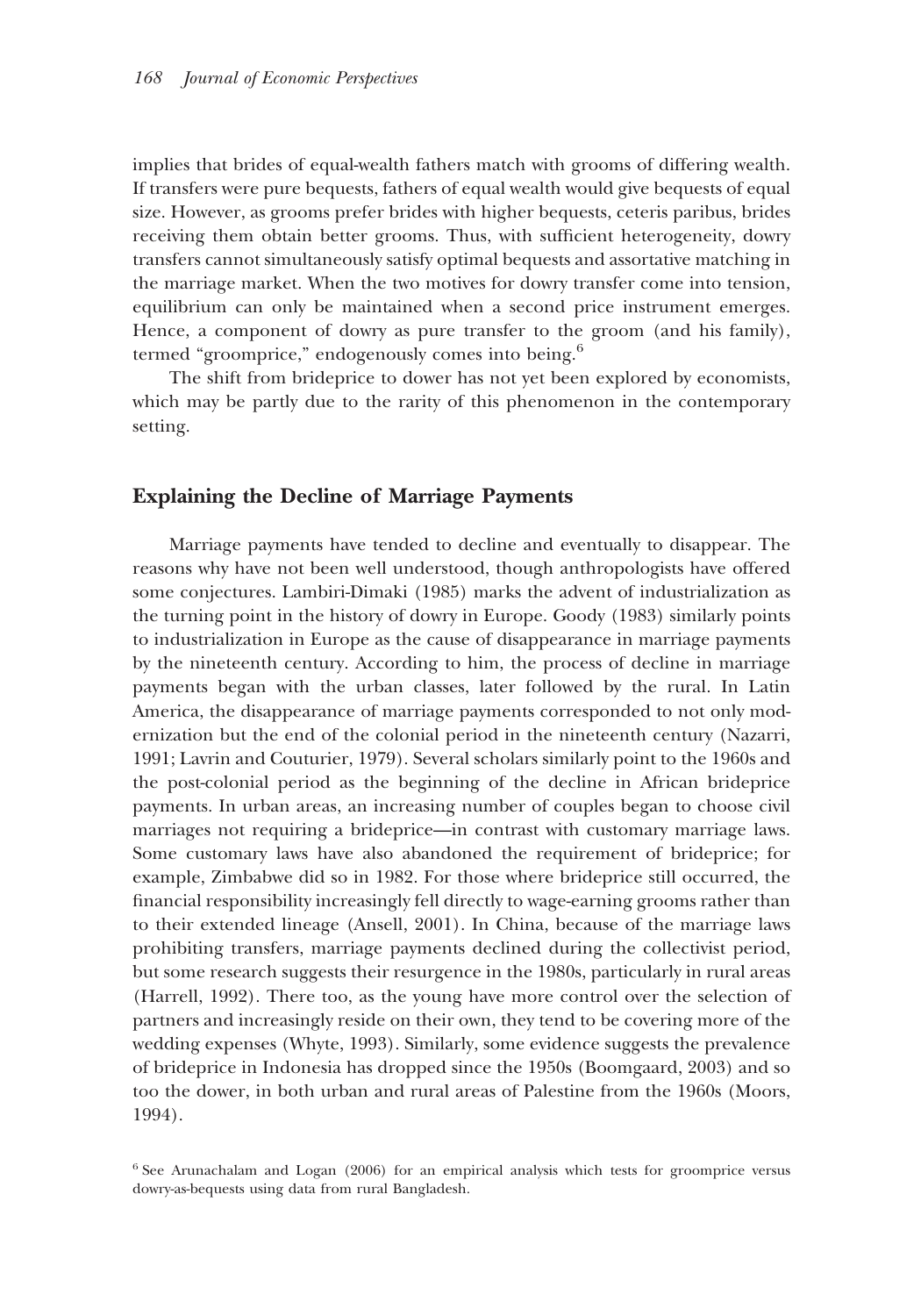If we accept anthropologists' conjecture that modernization plays a role in these cases of decline and disappearance of marriage payments, then the interesting question to economists is what specifically about modernization does this? Moreover, why does this process play out so differently around the world? In South Asia, for example, modernization seems to have triggered groomprice inflation.

According to Botticini and Siow (2003), dowry payments disappear when the development process leads male children to become less likely to work and live with their parents. This change corresponds with the development and diversification of the labor market. Moreover, as the return to investing in human capital increases, the use of bequests to align work incentives becomes less important. In Anderson (2003), I attribute the decline and disappearance of dowry to the breakdown in inherited status and endogamous matching. This outcome would follow with a modernization process that transforms a hierarchical society based on inherited status into a more individualistic one based on achievement. Once the preservation of inherited status through marriage ceases to be important, endogamy—an essential constituent of stratified social order—is no longer necessary. An implication is that, in South Asia, were the marriage matching process to place less value on the caste of potential mates, dowry payments would eventually cease. Rao (1993), on the other hand, links the decline in dowries to a fall in population growth rates.

In Becker's (1991) model, dowries, as a price which clears the marriage market, may cease when they become an inferior way of providing brides with future wealth relative to investing in their human capital. But as mentioned, the empirical record does not demonstrate a strong negative relationship between brides' education and dowries. Moreover, no obvious historical link exists between women's increasing human capital (and labor force participation) and a decline in the dowry phenomenon. In Anderson (2004), I provide a model to explain this counterintuitive finding; it emphasizes the importance of the relative quality distribution of men and women in the marriage market, and the complementarity between brides' and grooms' characteristics. In this model, where men and women both have economic value but the quality distribution of men is more dispersed, groomprice payments can persist. Intuitively, as long as relatively homogeneous brides compete for a smaller supply of high-quality grooms, groomprices will emerge. By contrast, if grooms and brides are equally heterogeneous, then the supply of high-quality brides and grooms is equal, and groomprices need not exist. According to this theory, the acquisition of human capital by daughters does not suffice to cause disappearance of groomprices, but the cause instead lies in a relative increase in the heterogeneity of women's earning opportunities.

Restricting the practice of polygynous marriage will decrease brideprices in Becker's (1991) framework. Recent work by Tertilt (2005) explores this hypothesis by calibrating a model to show that for realistic demographic parameter values for 130 countries, an outright ban on polygyny will lead to the disappearance of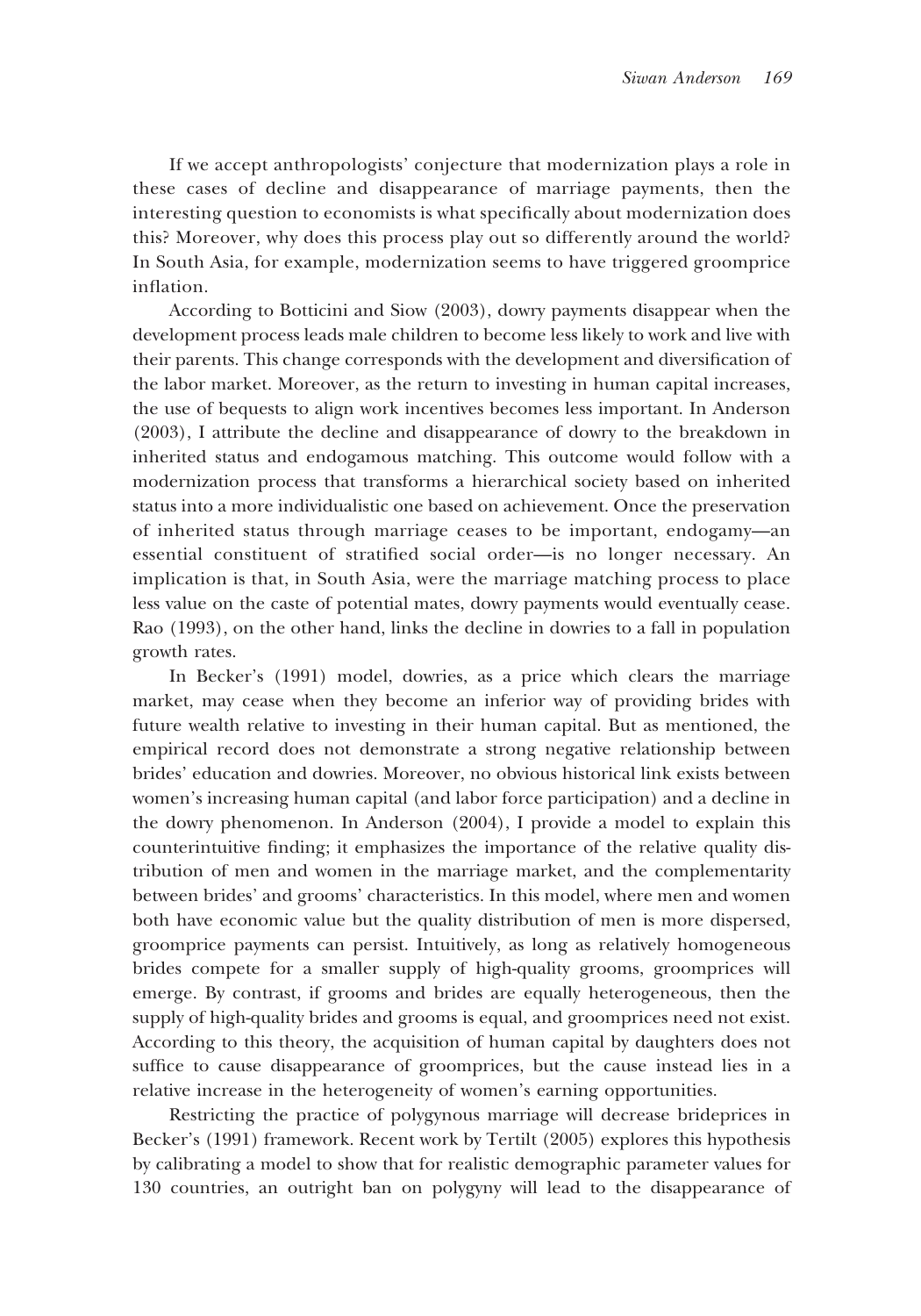brideprices.<sup>7</sup> Rao's framework of an excess supply of brides and dowry inflation could also explain brideprice deflation and indeed, others have correspondingly linked the decline in brideprices in Africa to a surplus of brides due to population growth and an increasing age at marriage for men (Mulder, 1995).

# **Marriage Payments and the Welfare of Women**

Though marriage payments can take many different forms, no consensus exists on which of these forms, if any, will enhance the welfare of women. In theory, brideprice could be interpreted as explicit recognition and valuing of women's productivity and contribution to marriage; in practice, it often serves to limit women's control over their bodies. Both sexually and in terms of their labor, brideprice has long been linked to domestic violence, owing to women's fear of returning to their natal home without being able to repay the brideprice (Ansell, 2001). African women's rights campaigners advocate the abolishment of the practice, and have linked it to the spread of AIDS, since brideprice as payment for sexual rights leads to women's loss of say in sexual protection and frequency (Wendo, 2004). A working paper by Bishai and Grossbard (2006) demonstrates that brideprice increases the number of extramarital affairs for men, but decreases those of women.

In theory, dowry, as a pre-mortem inheritance, is set up to protect property given to women. However, this institution seems to often transform into one in which these property rights are given to men. Early feminists in Europe attacked the dowry system precisely because they objected to the fact that husbands ended up controlling the funds (Cox, 1995). An even more significant factor is the magnitude of these payments. In current-day South Asia, dowry payments can impoverish the bridal family and dramatically affect the lives of unmarried women, who are increasingly considered burdensome economic liabilities. The custom of dowry in India has been linked to female infanticide and, among married women, to "bride-burning" and "dowry-death"—that is, physical harm visited on the wife (sometimes leading to death) to extract promised dowry payments (Bloch and Rao, 2002). The National Crime Bureau of the government of India reports approximately 6,000 dowry deaths every year. Numerous incidents of dowry-related violence are never reported, and Menski (1998) estimates the number at roughly 25,000.

# **Remaining Questions and Suggestions**

One across-the-board suggestion is that more systematic data collection is needed regarding the magnitude of these marriage payments, their direction, their

<sup>7</sup> In her model, a ban on polygyny also leads to the emergence of groomprices due to brides now being in excess supply, as in Rao's (1993) explanation for high groomprices.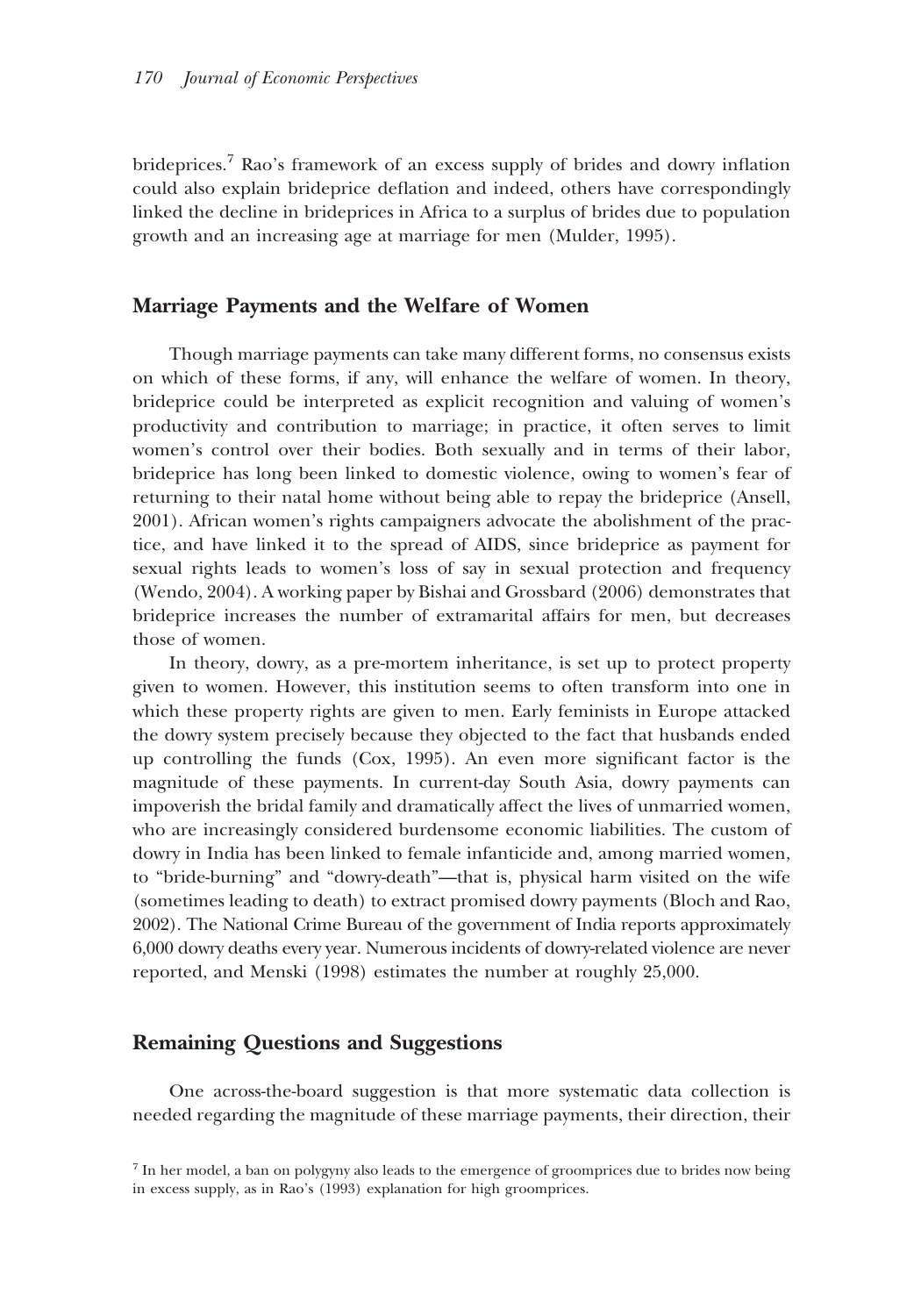prevalence, and the property rights over them. In addition, some particular issues require more attention.

Most economic explanations for brideprice are based on notions of supply and demand in the marriage market. Demand for women should arise when they contribute productive agricultural labor and land is not scarce. Although correlations between women's economic productivity and polygyny and brideprices have been asserted in the anthropological literature, the importance of these relationships have not been empirically tested. For example, Jacoby (1995) empirically links the productivity of women in agriculture to polygyny in Africa but does not have data on brideprices. Likewise, the reported rise of brideprice payments in colonial Africa and their subsequent decline in more recent times is inferred from case study and anecdote, but has not been firmly established.

The aspects of modernization that particularly contribute to brideprice's decline are not well understood. Does economic development render women less productive and decrease the demand for wives? The apparent reemergence of brideprice in China is even less well understood. Might the biased sex ratios in favor of males in China be affecting the marriage market and creating brideprice pressures? This possibility could be formally investigated with the collection of regional data on marriage payments to compare with population rates.

The institution of dower, which seems to coincide with women's right to inherit property from their parents and is prevalent in the Islamic countries of the Middle East, has not been studied empirically or theoretically by economists. Dower seems related to close-kin matching, but this connection has not been explored. Once again, evidence on payments in these societies, their spatial distribution, and their correlation within kinship in marriage is needed.

Economists' interest in marriage payments partly stems from their potential to affect the wealth distribution across generations and families. However, economic analysis has not directly investigated these welfare impacts of marriage payments. In this respect, marriage transfers which are destined for the couple, either in the form of dowry or dower, may function differently from those which are paid directly from one set of parents to the other, like brideprice or groomprice. The former payment is an intergenerational transfer. The latter forms a circulating fund, with receipt for marriages of one gender being used to pay for marriages of children of the other. The distribution of familial wealth is then either biased towards families with more daughters (in a brideprice society) or towards those with more sons (in a groomprice society). The fact that wage-earning men in Africa are now beginning to fund brideprices themselves thus represents a transition from an interlineage transfer to an alternative intergenerational transfer. More generally, interlineage transfers (brideprices) at the time of marriage seem to predominate in relatively homogenous tribal societies, whereas intergenerational marriage transfers (dowries) prevail in status-based hierarchical societies. Once again, determining whether and why this holds true requires collection of detailed information about such payments across differing societies. Since societies display so much variation,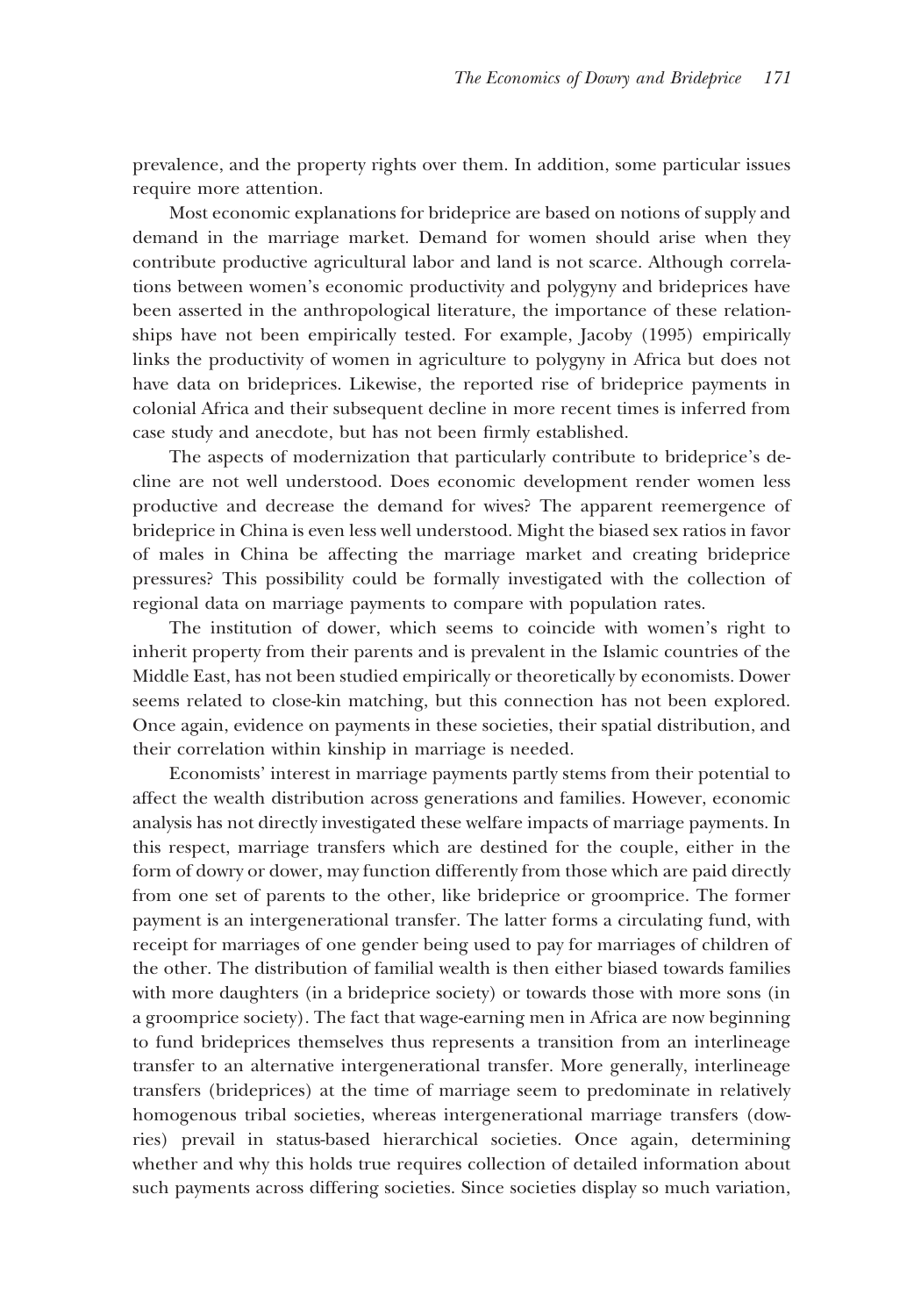it is particularly opportune to collect data in societies like sub-Saharan Africa where transformations in marriage payments are occurring today.

y *I thank Timothy Taylor, James Hines, Michael Waldman, Andrei Shleifer, and Patrick Francois for extensive comments on earlier drafts. This paper has also benefited from discussions with Philip Brown.*

#### **References**

**Alvarez-Pereyre, Frank, and Florence Heymann.** 1996. "The Desire for Transcendence: The Hebrew Family Model and Jewish Family Practices." In *A History of the Family.* Vol. 1 of *Distant Worlds, Ancient Worlds*, ed. Andre´ Burguie`re, Christiane Klapisch-Zuber, Martine Segalen and Françoise Zonabend, 155-93. Cambridge: Polity Press.

**Amelang, James S.** 1986. *Honored Citizens of Barcelona: Patrician Culture and Class Relations 1490–1714*. Princeton: Princeton University Press.

**Amin, Sajeda, and Mead Cain. 1997.** "The Rise of Dowry in Bangladesh." In *The Continuing Demographic Transition*, ed. Gavin W. Jones, John C. Caldwell, Robert M. Douglas, and Rennie M. D'Souza, 290–306. Oxford: Oxford University Press.

**Anderson, Siwan.** 2003. "Why Dowry Payments Declined with Modernization in Europe but Are Rising in India." *Journal of Political Economy*, 111(2): 269–310.

**Anderson, Siwan.** 2004. "Dowry and Property Rights." BREAD Working Paper 80.

**Anderson, Siwan.** Forthcoming. "Why the Marriage Squeeze Cannot Cause Dowry Inflation." *Journal of Economic Theory*.

**Ansell, Nicola.** 2001. "Because It's Our Culture! (Re)Negotiating the Meaning of 'Lobola' in Southern Africa Secondary Schools." *Journal of Southern African Studies*, 27(4): 697–716.

**Arunachalam, Raj, and Trevon D. Logan.** 2006. "On the Heterogeneity of Dowry Motives." National Bureau of Economic Research Working Paper 12630.

**Becker, Gary S.** 1991. *A Treatise on the Family*. Enlarged edition. Cambridge, MA: Harvard University Press.

**Bianquis, Thierry.** 1996. "The Family in Arab Islam." In *A History of the Family.* Vol 1 of *Distant Worlds, Ancient Worlds, ed. André Burguière,* 

Christiane Klapisch-Zuber, Martine Segalen, and Françoise Zonabend, 601-47. Cambridge: Polity Press.

**Billig, Michael S.** 1992. "The Marriage Squeeze and the Rise of Groom-Price in India's Kerala State." *Journal of Comparative Family Studies*, 23(2): 197–216.

**Bishai, David, and Shoshana A. Grossbard.** 2006. **"**Far above Rubies: The Association between Bride Price and Extramarital Sexual Relations in Uganda." Unpublished paper, John Hopkins University.

**Bloch, Francis, and Vijayendra Rao.** 2002. "Terror as a Bargaining Instrument: A Case Study of Dowry Violence in Rural India." *American Economic Review*, 92(4): 1029–43.

**Boomgaard, Peter.** 2003. "Bridewealth and Birth Control: Low Fertility in the Indonesian Archipelago, 1500–1900." *Population and Development Review*, 29(2): 197–214.

**Boserup, Ester.** 1970. *Women's Role in Economic Development*. New York: St. Martin's Press.

**Botticini, Maristella.** 1999. "A Loveless Economy? Intergenerational Altruism and the Marriage Market in a Tuscan Town, 1415-1436." *Journal of Economic History*, 59(1): 104–21.

**Botticini, Maristella, and Aloysius Siow.** 2003. "Why Dowries?" *American Economic Review*, 93(4): 1385–98.

**Brown, Philip.** 2003. "Dowry and Intrahousehold Bargaining: Evidence from China." William Davidson Institute Working Paper 608.

**Burguie`re, Andre´, Christiane Klapisch-Zuber,** Martine Segalen, and Françoise Zonabend. 1996. *A History of the Family.* Vol 1 of *Distant Worlds, Ancient Worlds*. Cambridge: Polity Press.

**Caldwell, John C., P. Hemachandra Reddy, and Pat Caldwell.** 1983. "The Causes of Marriage Change in South India." *Population Studies*, 37(3): 343–61.

**Cherlin, Andrew, and Aphichat Chamratrithi-**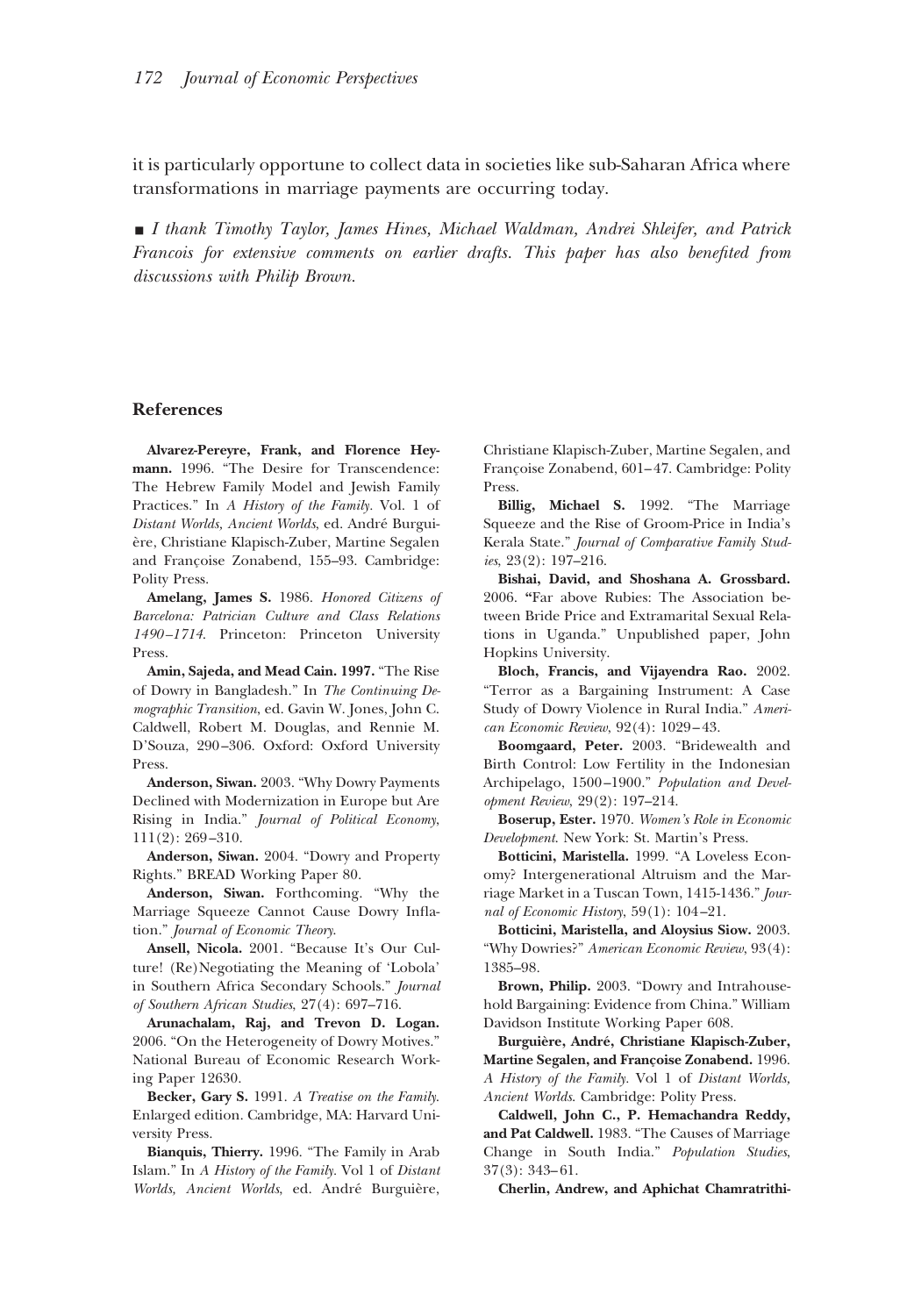**rong.** 1988. "Variations in Marriage Patterns in Central Thailand." *Demography*, 25(3): 337–53.

**Chojancki, Stanley.** 2000. *Women and Men in Renaissance Venice: Twelve Essays on Patrician Society*. Baltimore: Johns Hopkins University Press.

**Cox, Virginia.** 1995. "The Single Self: Feminist Thought and the Marriage Market in Early Modern Venice." *Renaissance Quarterly*, 48(3): 513–81.

**Dalmia, Sonia, and Pareena G. Lawrence.** 2005. "The Institution of Dowry in India: Why It Continues to Prevail." *Journal of Developing Areas*, 38(2): 71–93.

**Dekker, Marleen, and Hans Hoogeveen.** 2002. "Bridewealth and Household Security in Rural Zimbabwe." *Journal of African Economics*, 11(1): 114–45.

**Deolalikar, Anil, and Vijayendra Rao.** 1998. "The Demand for Dowries and Bride Characteristics in Marriage: Empirical Estimates for Rural South-Central India." In *Gender, Population and Development*, ed. Maithreyi K. Ray, Ratna M. Sudershan, and Abusaleh Shariff, 122–40. Oxford: Oxford University Press.

**Dewald, Jonathan.** 1980. *The Formation of a Provincial Nobility: The Magistrates of the Parlement of Rouen, 1499–1610*. Princeton: Princeton University Press.

**Ebrey, Patricia Buckley.** 1993. *The Inner Quarters: Marriage and the Lives of Chinese Women in the Sung Period*. Berkeley: University of California Press.

**Edlund, Lena.** 2000. "The Marriage Squeeze Interpretation of Dowry Inflation: A Comment." *Journal of Political Economy*, 108(6): 1327–33.

**Ekong, Julia M.** 1992. *Bridewealth, Women and Reproduction in Sub-Saharan Africa*. Bonn: Holos Verlag.

**Engel, John W.** 1984. "Marriage in the People's Republic of China: Analysis of a New Law." *Journal of Marriage and the Family*, 46(4): 955–61.

**Erickson, Amy L.** 1993. *Women and Property in Early Modern England*. London: Routledge.

**Esteve-Volart, Berta.** 2004. "Dowry in Rural Bangladesh: Participation as Insurance against Divorce." Unpublished paper. http://dept.econ. yorku.ca/%7Eberta/dowry\_web.pdf.

**Ferraro, Gary.** 1976. "Changing Patterns of Bridewealth among the Kikuyu of East Africa." In *A Century of Change in Eastern Africa*, ed. William Arens, 102–14. The Hague: Mouton.

**Goitein, Shelomo D.** 1978. *A Mediterranean Society: The Jewish Communities of the Arab World as Portrayed in the Documents of the Cairo Geniza.* Vol 3 of *The Family*. Berkeley: University of California Press.

**Goody, Jack.** 1973. "Bridewealth and Dowry in Africa and Eurasia." In *Bridewealth and Dowry*, ed. Jack Goody and Stanley J. Tambiah, 1–58. Cambridge: Cambridge University Press.

**Goody, Jack.** 1983. *The Development of the Family and Marriage in Europe*. Cambridge: Cambridge University Press.

**Gray, Robert F.** 1960. "Sonjo Brideprice and the Question of African 'Wife Purchase.'" *American Anthropologist*, 62(1): 34–47.

**Guzzetti, L.** 2002. "Dowries in Fourteenth-Century Venice." *Renaissance Studies*, 16(4): 430- 43.

**Habibi, Nader.** 1997. "An Economic Analysis of the Prenuptial Agreement in Contemporary Iran." *Economic Development and Cultural Change*, 45(2): 281–93.

**Harrell, Stevan.** 1992. "Aspects of Marriage in Three Southwestern Villages." *China Quarterly*, 130(3): 323–37.

**Hughes, Diane O.** 1985. "From Brideprice to Dowry in Mediterranean Europe." In *The Marriage Bargain: Women and Dowries in European History*, ed. Marion A. Kaplan, 13–58. New York: Havorth Press.

Huzayyin, Suliman A., and György Acsádi. 1976. *Family and Marriage in Some African and Asiatic Countries*. Cairo: Cairo Demographic Center.

**Ifeka, Carolina.** 1989. "Hierarchical Women: The 'Dowry' System and Its Implications among Christians in Goa." *Contributions to Indian Sociology*, 23(2): 261–84.

**Jacoby, Hanan G.** 1995. "The Economics of Polygyny in Sub-Saharan Africa: Female Productivity and the Demand for Wives in Cote D'Ivoire." *Journal of Political Economy*, 103(5): 938–71.

**Jejeebhoy, Shireen J., and Zeba A. Sathar.** 2001. "Women's Autonomy in India and Pakistan: Influence of Religion and Region." *Population and Development Review*, 27(4): 687–712.

**Kressel, Giedon M.** 1977. "Brideprice Reconsidered." *Current Anthropology*, 18(3): 441–58.

**Krishner, Julius.** 1991. "Materials for a Gilded Cage: Non-Dotal Assets in Florence, 1300–1500." In *The Family in Italy from Antiquity to Present*, ed. David I. Kertzer and Richard P. Saller, 184–207. New Haven: Yale University Press.

**Lambiri-Dimaki, Jane.** 1985. "Dowry in Modern Greece: An Institution at the Crossroads between Persistence and Decline." In *The Marriage Bargain: Women and Dowries in European History*, ed. Marion A. Kaplan, 165–78. New York: Havorth Press.

**Lavely, William.** 1988. "Marriage and Mobility under Rural Collectivism." In *Marriage and Inequality in Chinese Society*, ed. Rubie Watson and Patricia B. Ebrey, 286–312. Berkeley: University of California Press.